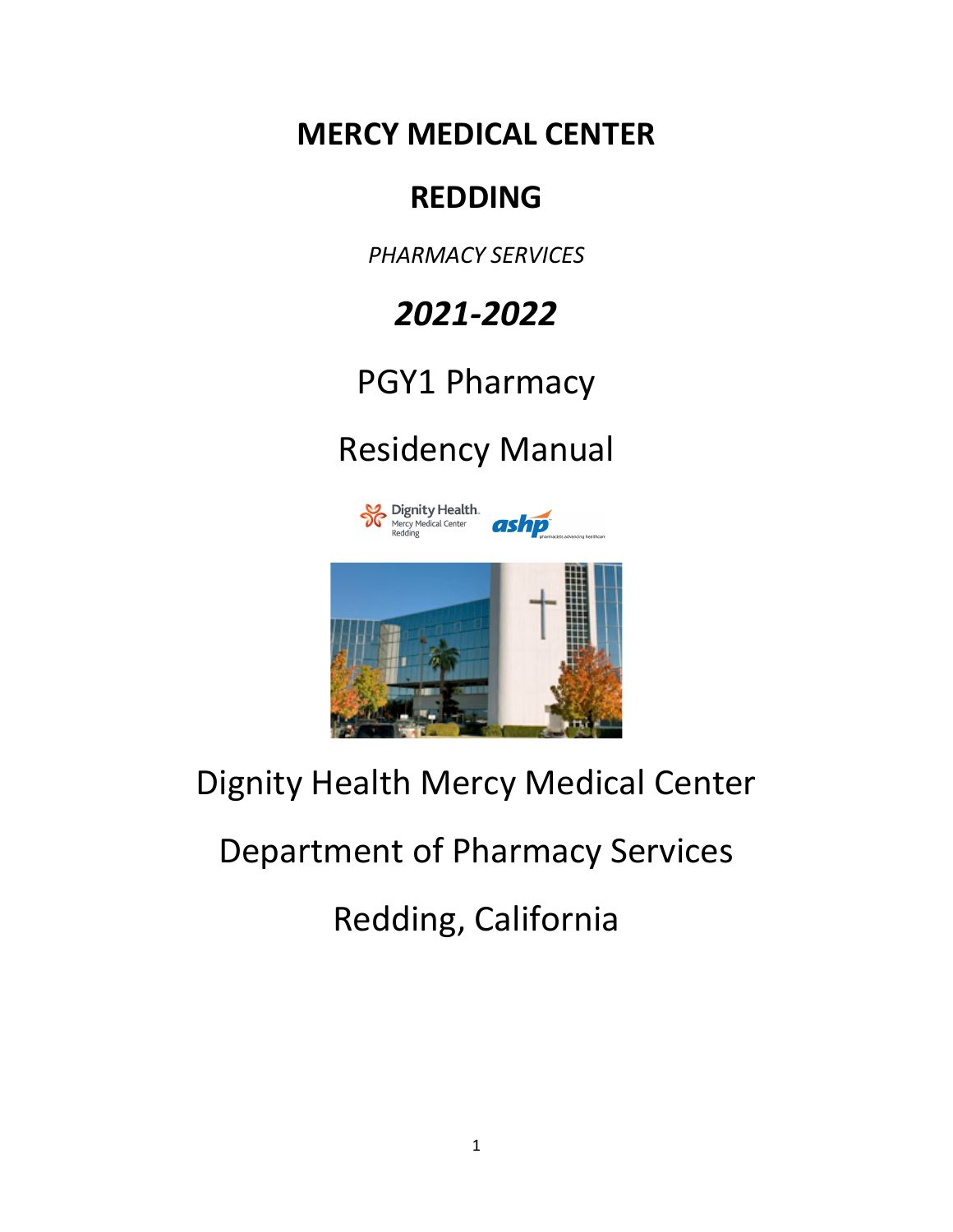# **Pharmacy Services**

# **Pharmacy Residency Purpose Statement:**

- 1.To build on a Doctor of Pharmacy (Pharm D.) education and outcomes to contribute to the development of clinical pharmacists responsible for medication-related care of patients with a wide range of conditions, eligible for board certification, and eligible for postgraduate year two (PGY2) pharmacy residency training
- 2. To provide a safe, efficient and economical healthcare system and medication distribution system in the outpatient and inpatient settings.
- 3.To provide pharmaceutical services that meet the needs of the patients, in conjunction with the medical staff.
- 4.To develop pharmacists' clinical practice as an integral part of patient care.
- 5.To serve as drug information leaders to physicians, nurses, and patients.
- 6.To develop standards and systems for the delivery of pharmaceutical services that will become an integral part of the healthcare system's quality management and cost containment programs.
- 7.To provide in-service and other educational programs consistent with the needs of the healthcare system.
- 8.To serve as an educational site for pharmacy residents and add to the advancement of pharmacy practice.

## **Pharmacy Vision Statement:**

Lead integrated pharmacy care through demonstrated excellence and innovation to help people live their best lives.

Pharmacy Guiding Principles

- Advocacy
- Education
- Safety

Pharmacy Strategies

- Care continuum
- Intellectual Contribution
- Operational excellence
- People
- Technology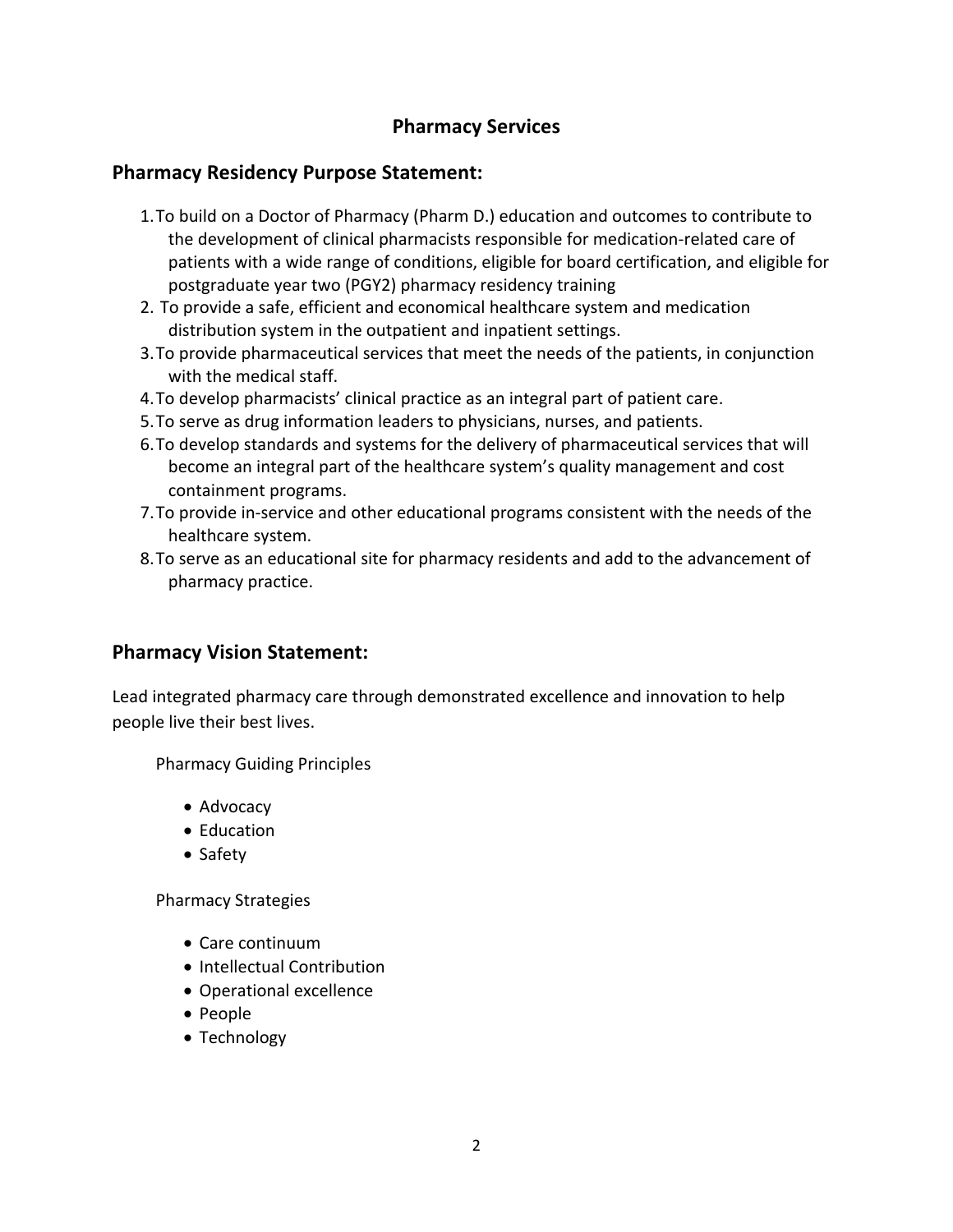# **Section A: Residency Program Structure**

**MMCR** uses three types of learning experiences for the PGY1 program. The types of learning experiences include both core and elective and longitudinal experiences throughout the year.

**Orientation**- is a two week on boarding process with the new medical residents which includes: certification in BLS, ACLS, and PALS, introduction to all areas of the hospital, and EHR training. Orientation will include review of the residency's purpose and practice environment, design of the residency program, discussion of elective learning experiences, evaluation process, residency manual review including policies, discussion on burnout syndrome and available resources to combat.

**Pharmacy Practice**- is an eight week core rotation and the first rotation that the resident will experience. The resident will learn the day-to-day operations of the pharmacy from all aspects including drug acquisition, preparation, storage, utilization, and distribution. The resident will become familiar with hospital policies and procedures as well.

**Critical Care/Infectious Disease**- is a six week core rotation including one week of infectious disease focus that strives to produce tomorrow's leaders in critical care pharmacy. The resident will be integral members of the multi-disciplinary care team and will be skilled at teaching other healthcare professionals about critical care drug therapy. They will able to identify and resolve any medication therapy problems based on lab data, cultures, drug levels, side effects, potential for adverse drug events, patient functional status, quality of life and cost effectiveness. These individuals will be capable of conducting their practice with a high level of professional maturity and leadership. Finally, they will be capable of researching critical care drug and disease topics.

**Internal Medicine**-is a six week core rotation. The resident will be assigned to the internal medicine rounding team. The team will be composed of an attending physician, various medical residents, interns, and/or students. Other disciplines may consult with or round with the team including but not limited to pharmacists, pharmacy residents, pharmacy students, nurses, dietary, and respiratory therapists. The residents will gain knowledge of disease states and the optimal drug treatment and monitoring.

**Emergency Medicine-** is a six week core rotation which will help residents become familiar with the key skills utilized as a clinical pharmacist in the Emergency Department (ED). It will provide the resident with the opportunity to participate in the essential roles of the pharmacist in the ED; including optimization of medication use through interaction with the Emergency Medicine team; order review; medication reconciliation; drug therapy monitoring; participation in highrisk procedures including resuscitation and other time dependent emergencies; monitoring use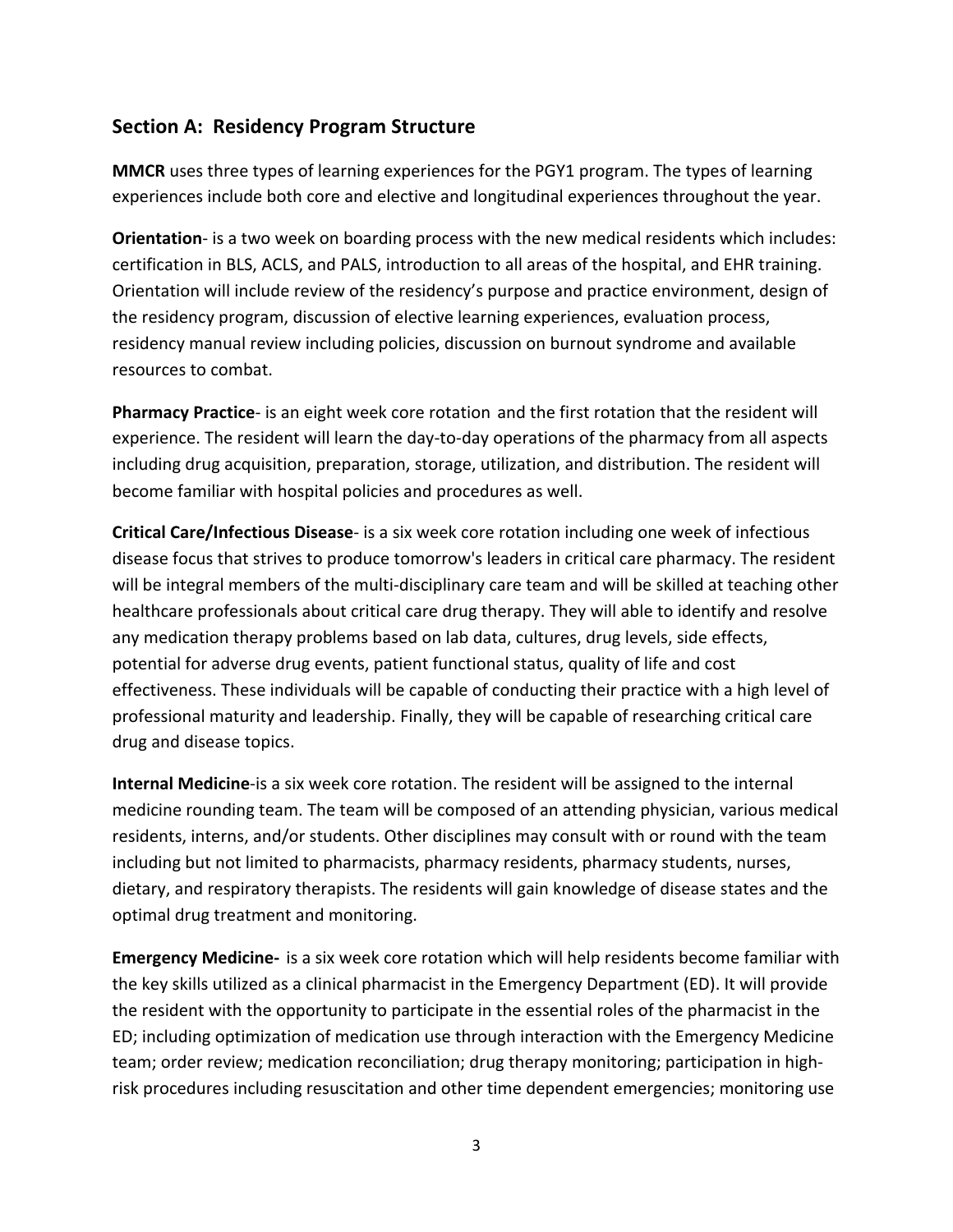of high-risk medications; and medication procurement and preparation. The goal of this rotation is to provide a clinical pharmacy practice environment for resident to become familiar with the role of the pharmacist in the ED, obtain experience in working with an interdisciplinary team and to work to optimize pharmacotherapeutic management and improve patient care and safety through helping to provide the services listed above.

**Oncology**- is a six week core rotation with an outpatient perspective. This rotation will focus on providing concentrated training on the care of patients with cancer. Over the course of the rotation the resident will gain exposure managing cancer- and treatment- related complications, such as pain, infection, alterations in fluids/electrolytes/nutrition, hematologic toxicities and gastrointestinal toxicities. Emphasis will be placed on gaining knowledge and skills to manage and provide recommendations for antineoplastic, dose reductions due to toxicities, and protocol selection. The resident will work collaboratively with nurses, physicians and other health professionals to ensure effective and safe treatment. Residents will gain in depth understanding of the preparation, distribution, and monitoring of chemotherapy. Residents will also gain clinical research skills. Residents will be involved directly with the education, and counseling of patients.

**Pharmacy Informatics**- is a six week core rotation in which the resident becomes familiar with medication use information systems of the pharmacy and medical center. The activities will emphasize the basic understandings that will include the following. The resident will participate in informatics project management and technology assessment which including computerized prescriber order entry (CPOE) system, pharmacy order entry and verification system, and barcoded medication administration systems. Additionally, residents will be exposed to integrated electronic health record (EHR) design and maintenance, clinical decision support, and automation/technology

**Critical Access-** is a six week core rotation providing the resident with a look at pharmacy practice in a rural setting. Critical Access Hospitals (CAH) are licensed general acute care hospitals that are certified to receive cost-based reimbursement from Medicare. This reimbursement method is intended to improve the hospital's financial performance and, as a result, reduce hospital closures. CAHs must be located in a rural area and (1) over 35 miles from another hospital, or (2) 15 miles from another hospital in mountainous terrain (or area with only secondary roads). Staffing, administrative duties, warfarin clinic, pharmacy staff, physician, and nursing education, protocol development, OR observation, P&T and med safety, and informatics are areas the resident will be involved.

#### **Possible Electives:**

Pediatrics/NICU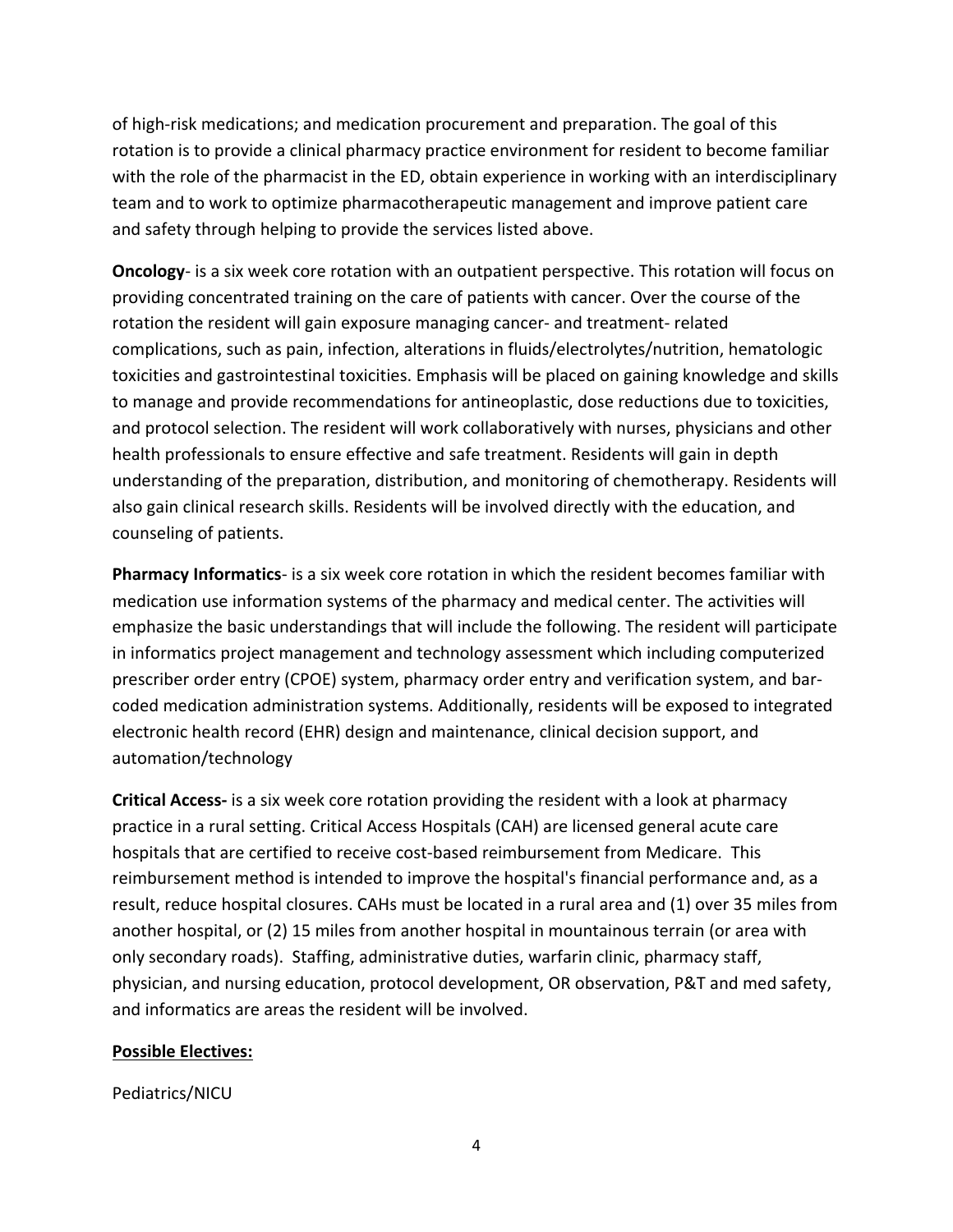Trauma/Surgery

Outpatient Infusion Services

#### **Longitudinal Experiences:**

**Administrative Longitudinal-** is a ten month learning experience and is designed to provide an introduction into the larger workings of a facility. The resident will be exposed to and participate in the following committees: Medication Safety, Pharmacy & Therapeutics, and other committees as assigned. They will participate in the larger collection and review of data with the intent on effecting process improvements both clinical and non-clinical. This learning experience starts after the first core rotation and ends June 1st.

**Staffing Longitudinal-** is a twelve month learning opportunity for the resident to develop foundational practice skills in hospital pharmacy practice. The resident will work in the central pharmacy as well as the IV room. The resident will develop proficiency in automated as well as central distribution of meds, narcotic distribution and management, extemporaneous oral preparations, medication order processing, drug information, intravenous admixtures and TPN admixture. The resident will also develop an understanding of workflow processes in a department setting, staffing considerations, as well as medication safety monitoring.

**Residency Project-**is a ten month required longitudinal experience. The research project that is assigned by the RPD will meet the ASHP accreditation standards as well as be designed to contain a financial metric for the hospital. The project will support the completion of the outcomes, goals, and objectives of the PGY-1 program.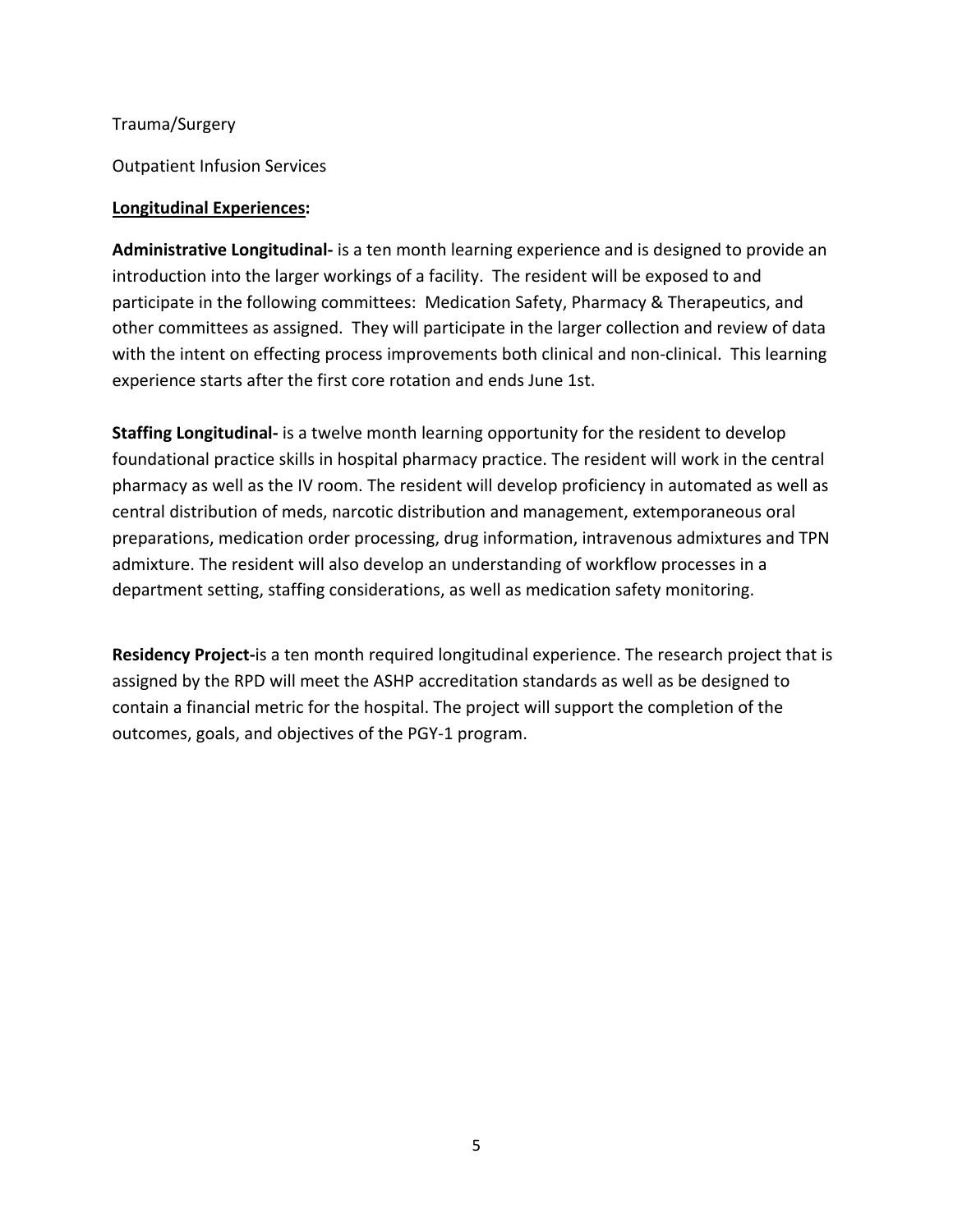# **Pharmacy Organizational Chart**



# **Rotation Preceptors**

It is the duty of the preceptor to teach residents how to be pharmacists. The preceptor will use following:

Direct Instruction: Tell the resident how the task is to be completed.

Modeling: Show the resident how to do it yourself. Provide the resident with an opportunity to see you in action.

Coaching: Have the resident perform the task while you guide the resident as he/she undertakes the task independently.

Facilitating: Be a resource to the resident as needed.

## **Residency Advisory Committee**

The Residency Advisory Committee (RAC) is established in accordance with the ASHP Accreditation Standards for Residency Programs. The purpose of the RAC is to guide the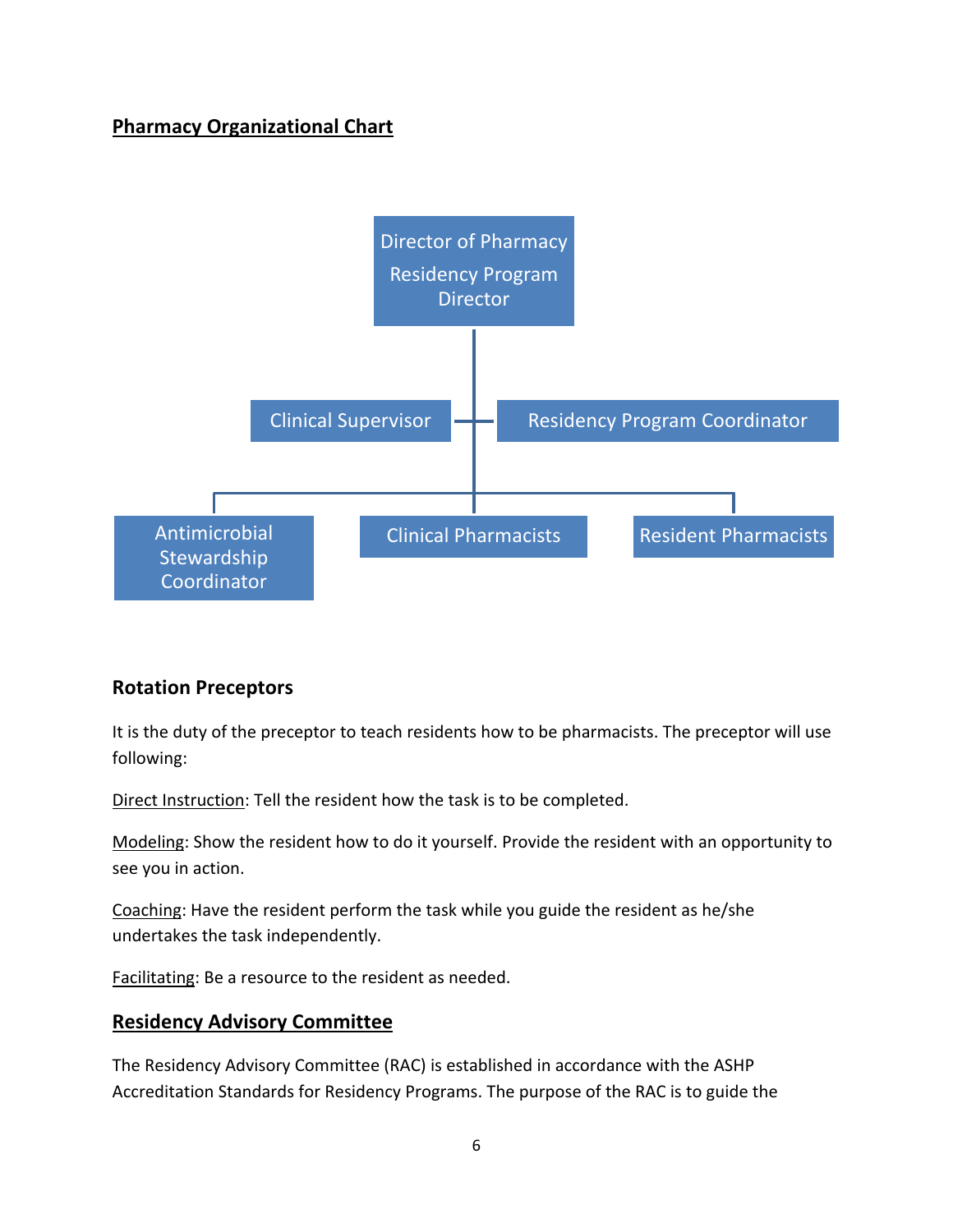pharmacy program at Mercy Medical Center Redding and maintain adherence to established ASHP Accreditation Standards. This includes the qualifications of the training site, RPDs and preceptors, the resident selection, training, evaluation, and certification.

The RAC is comprised of the RPD, preceptors and co-preceptors. The RAC members are **appointed and reappointed** by the RPD.

In conjunction with the RPD, the RAC supports the residency programs with the following:

- 1. Reviews, maintains, and assures that each residency program is in compliance with current ASHP accreditation standards.
- 2. Maintains, reviews, and approves the annual Residency Program Manual.
- 3. Annually reviews the qualifications of the RPD, preceptors, and establishes their functions and responsibilities.
- 4. Assures that overall residency program goals and specific learning objectives are met, training schedules are maintained, appropriate preceptorship for each period of training (rotation) is provided, and resident evaluations are conducted.
- 5. Establishes residency applicants' requirements, applicant procedures, and formal review process for evaluation.
- 6. Reviews, maintains, and updates the educational and experiential learning experiences of the residency program which will also be consistent with the current ASHP guidelines and Residency Learning Model.
- 7. Facilitates discussion of residency progress at quarterly meetings and addresses individual problems or difficulties.
- 8. Annually reviews the incoming resident's training schedule, learning objectives and quarterly reviews the resident's progress in the residency.
- 9. Conducts corrective actions and dismissals as necessary, under the advisement of the RPD.

## **RAC Meetings:**

**October**

# **January**

# **April**

**June –**annual end of year meeting with formal review of residency program, review of current years preceptor development needs identified through the assessment process (preceptors to fill out self-assessment & turn in by May  $1<sup>st</sup>$ ) **July-** preceptor development plans due by RPD

# **Qualifications and Selection of the Preceptor:**

The RPD evaluates potential preceptors, selects, and re-evaluates current preceptors based on ASHP Accreditation Standard for PGY1 Pharmacy Residency programs established in Principle 4: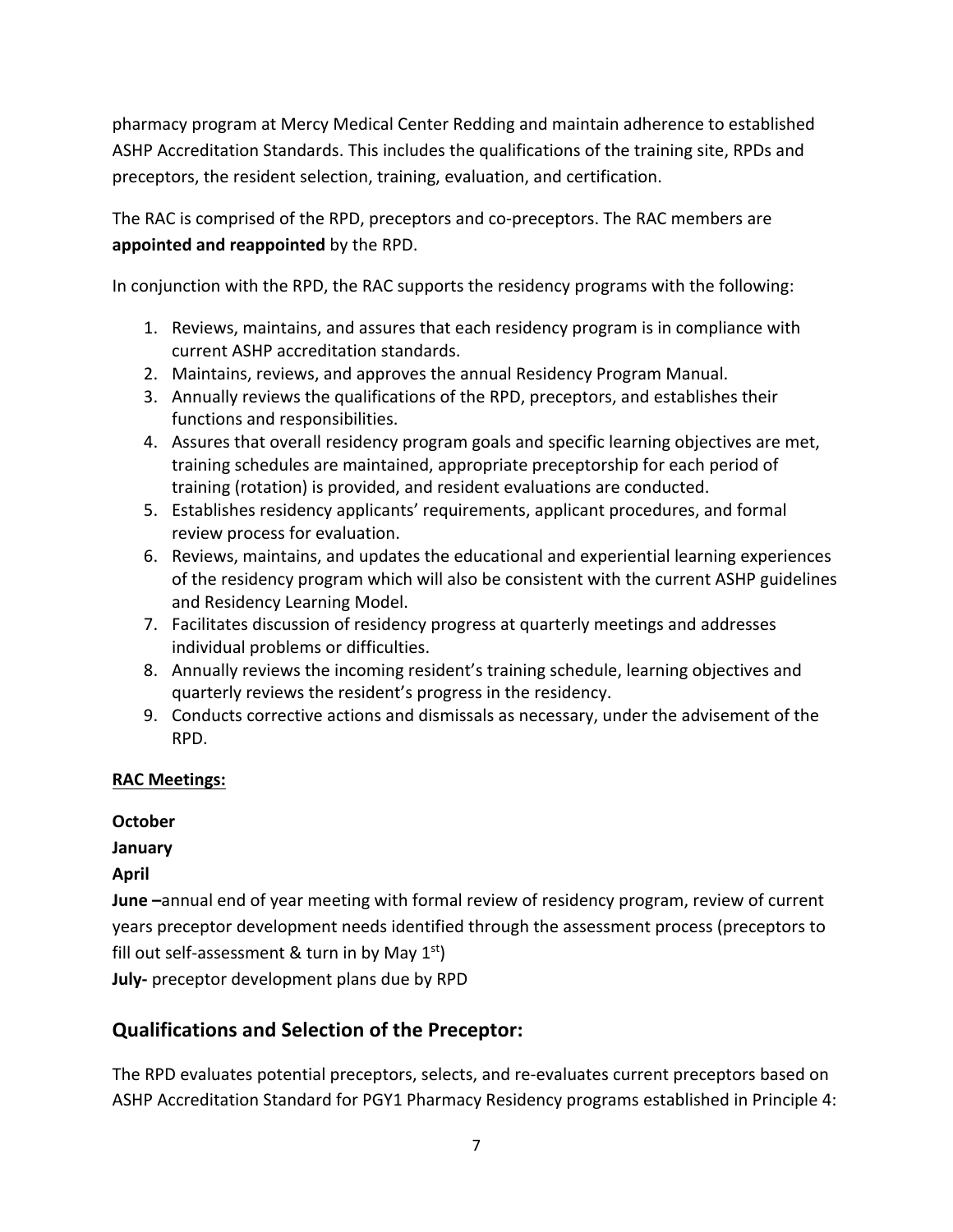- 1. Pharmacist Preceptors' Eligibility: Pharmacist preceptors are licensed pharmacists who:
	- have completed an ASHP-accredited PGY1 residency followed by a minimum of one year of pharmacy practice experience; or
	- have completed an ASHP- accredited PGY1 residency followed by an ASHP-accredited PGY2 residency and have a minimum of six months of pharmacy practice experience; or
	- without completion of an ASHP- accredited residency, have three or more years of pharmacy practice experience
- 2. Preceptors' Qualifications: Preceptors demonstrate the ability to precept residents' learning experiences by meeting one or more qualifying characteristics in all of the following areas:
	- demonstrating the ability to precept residents' learning experiences by use of clinical teaching roles (i.e. instructing, modeling, coaching, facilitating) at the level required by residents;
	- the ability to assess residents' performance
	- recognition in the area of pharmacy practice for which they serve as preceptor;
	- an established, active practice in the area for which they serve as preceptor;
	- continuity of practice during the time of residents' learning experiences; and
	- ongoing professionalism, including a personal commitment to advancing the profession
- 3. Preceptors-in-Training: Pharmacists new to precepting who do not meet the qualifications for residency preceptors
	- are assigned an advisor or coach who is a qualified preceptor; and,
	- has a documented preceptor development plan to meet the qualifications for becoming a residency preceptor within two years

# **Preceptor Development Policy**:

MMCR will offer educational opportunities for preceptors to improve their precepting skills. Annually, a Preceptor Development Plan will be developed to focus on areas of identified preceptor needs. The Program Director, in conjunction with the Residency Advisory Committee, will be responsible for the following on an annual basis;

- an assessment of preceptor needs
- schedule of activities to address identified needs
- periodic review of effectiveness of plan

Assessment of Preceptor Development Needs:

• preceptors will be required to complete the Preceptor Self- Assessment Form annually by May  $1<sup>st</sup>$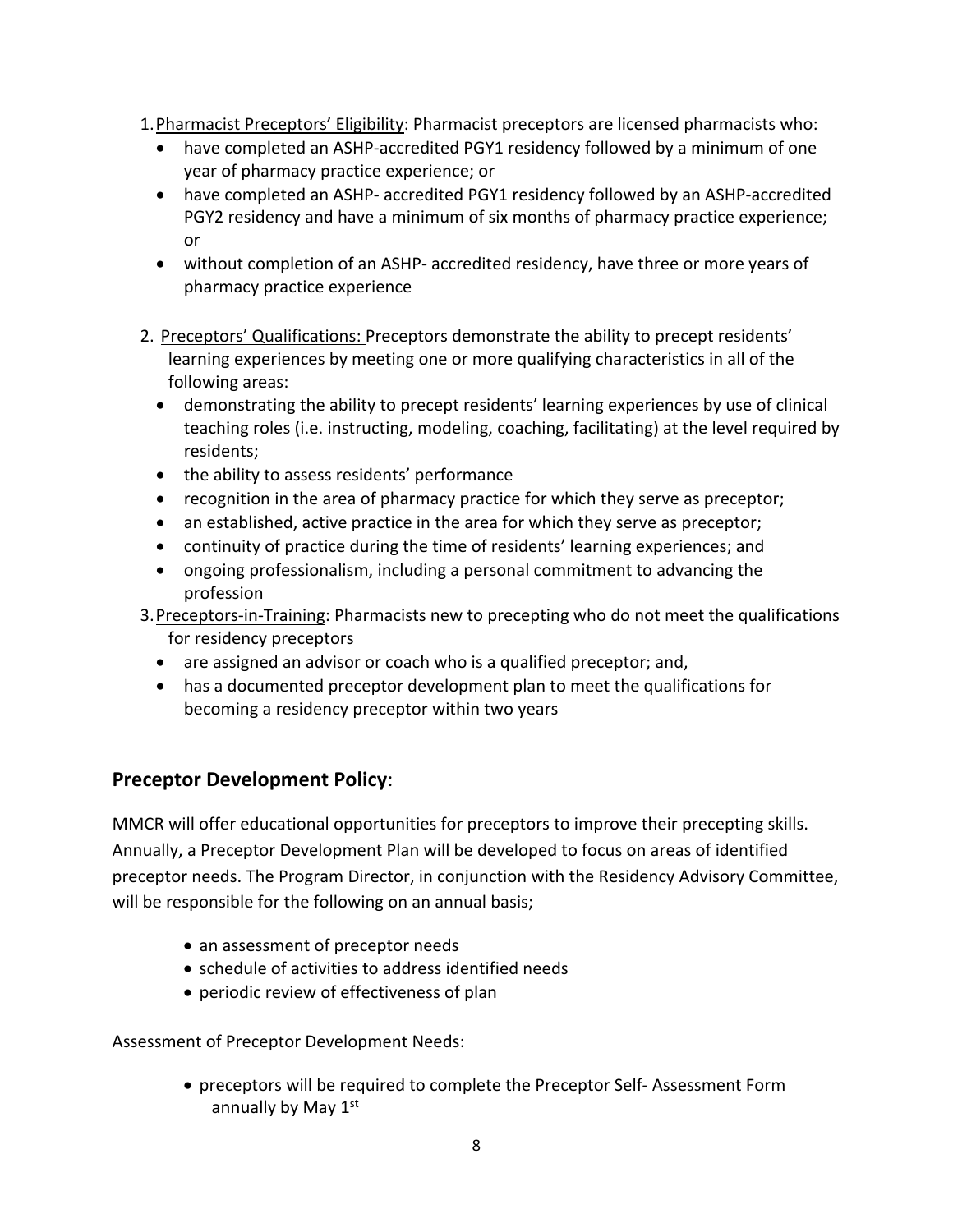- RPD will review residents evaluations of preceptors and learning experiences annually to identify potential preceptor development needs
- RPD will solicit verbal feedback from residents annually

Development Process for Annual Preceptor Development Plan:

- Preceptor development needs identified through the assessment process will be discussed annually as part of the annual end-of-year RAC meeting in June
- The RPD and preceptors will come to a consensus on the areas of preceptor development to focus on during the upcoming year
- The RPD (or a designee) will develop a tentative preceptor development plan for the upcoming year with activities to address areas of need and a schedule of activities and will present to the RAC at the July or next scheduled RAC meeting
- The preceptor development plan will be publicized to all preceptors and will be documented as an attachment to the July RAC minutes (or the next scheduled RAC meeting)

Review of Effectiveness of Previous Year's Plan:

- Review of current Preceptor Development Plan will occur annually at the annual end-of-year RAC meeting in June and documented in the minutes. Effectiveness of the plan will be assessed as follows:
	- o Review of current preceptor needs assessment results to determine if any needs addressed are still identified as top areas of need
	- $\circ$  Discussion with preceptors of the effectiveness of activities utilized on the past year to address preceptor development needs
- The discussion of effectiveness of previous year's plan will be utilized when developing topics, scheduling, and preceptor development activities for upcoming year.

Additional Required Preceptor Training for New Preceptors and Preceptors-In-Training:

- The RPD will develop an individual plan designed to ensure Preceptor-In-Training meets all ASHP preceptor requirements within 2 years
- The RPD will be or appoint an advisor to mentor Preceptor-In-Training. Advisor will be required to cosign any summative evaluations completed by preceptor-in-training

Other Opportunities for Preceptor Development for MMCR Preceptors:

- Pharmacist Letter Preceptor Home: http://pharmacistletter.com
- American Society of Health- System Pharmacists (ASHP) www.ashp.org
- Those who attend meetings which provide education regarding training will share the information at the next RAC meeting or other forum as appropriate.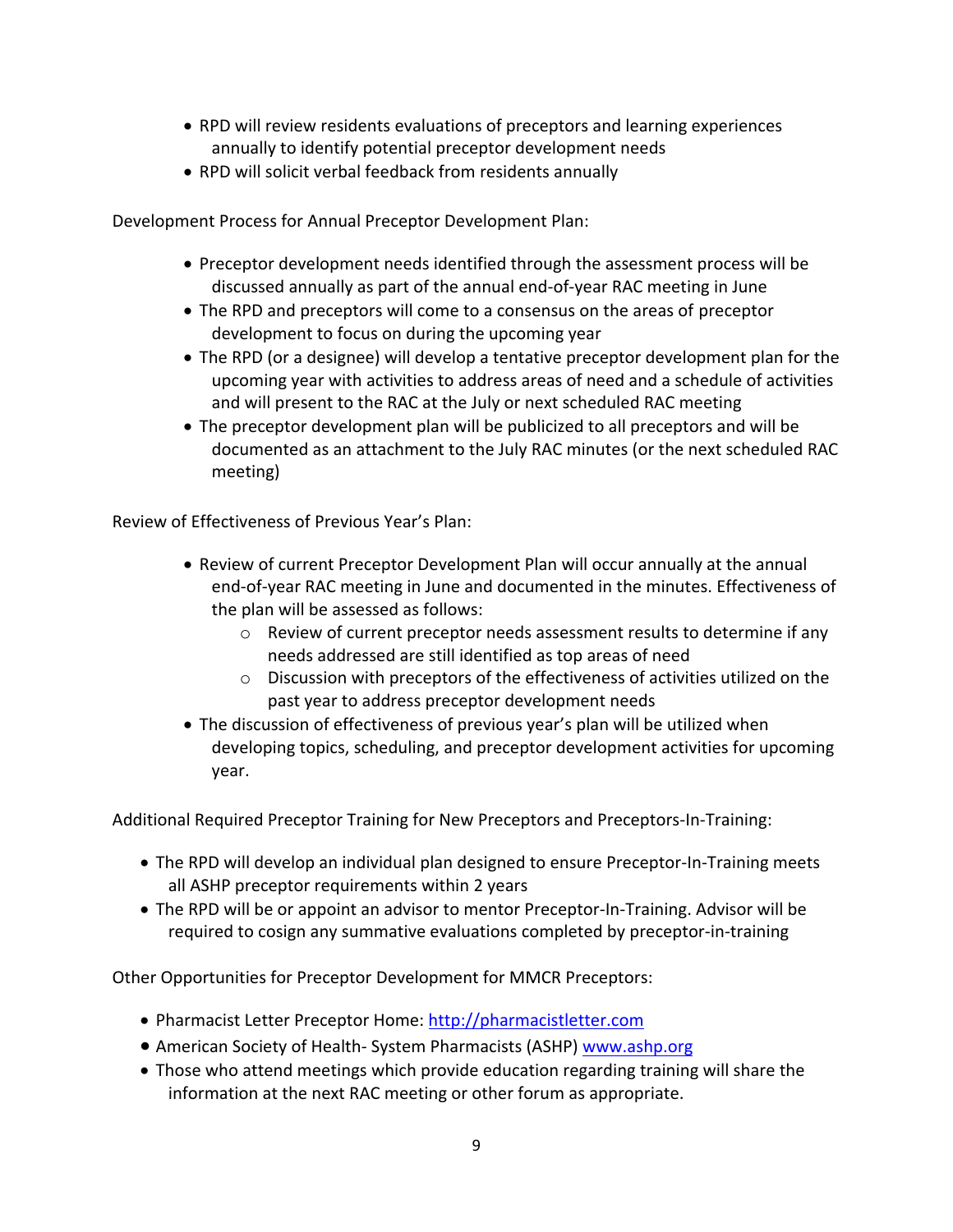• Material for self-study will be circulated

Preceptors are **appointed and reappointed** by the RPD.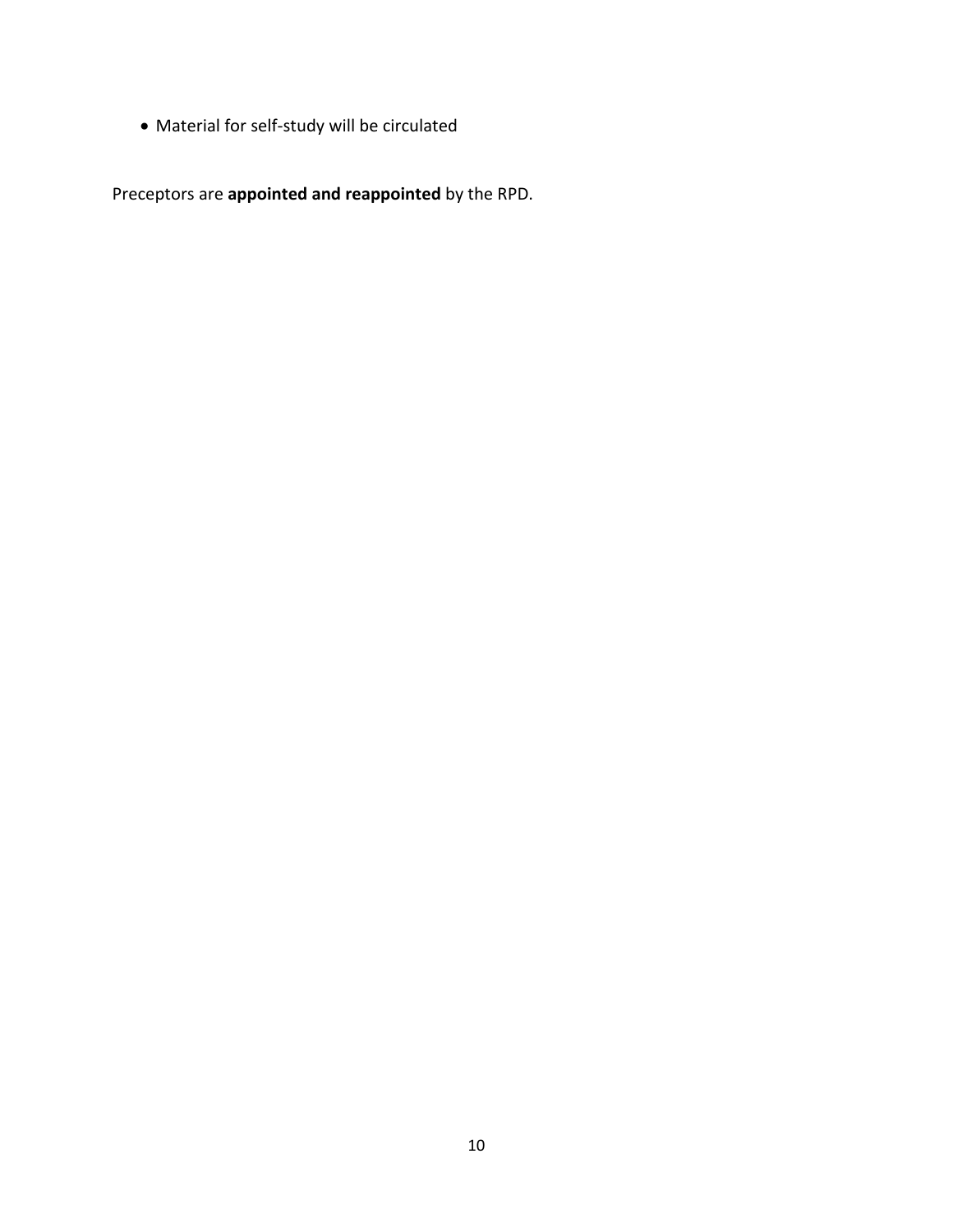# Preceptor Self-Assessment Form

| Preceptor Name:      |            |                                                             |                                                                                 |                                                                                                 |
|----------------------|------------|-------------------------------------------------------------|---------------------------------------------------------------------------------|-------------------------------------------------------------------------------------------------|
|                      |            | □ New Preceptor Pre-Learning Experience Self-Assessment     |                                                                                 |                                                                                                 |
|                      |            |                                                             | $\Box$ New Preceptor Post 1 <sup>st</sup> Learning Experience Self-Assessment   |                                                                                                 |
| □ Existing Preceptor |            |                                                             |                                                                                 |                                                                                                 |
|                      |            | 1. How effective are you as a pharmacy practice role model? |                                                                                 |                                                                                                 |
| $1\square$           | $2\square$ | $3\square$                                                  | 4⊡                                                                              | $5\square$                                                                                      |
| Not very effective   |            |                                                             |                                                                                 | Very effective                                                                                  |
|                      |            |                                                             | 2. How effective are you at giving feedback on a regular basis?                 |                                                                                                 |
| $1\square$           | $2\square$ | $3\square$                                                  | 4⊡                                                                              | $5\square$                                                                                      |
| Not very effective   |            |                                                             |                                                                                 | Very effective                                                                                  |
|                      |            |                                                             |                                                                                 | 3. How effective is your feedback in helping the resident improve their performance?            |
| $1\square$           | $2\square$ | $3\square$                                                  | 4⊡                                                                              | $5\square$                                                                                      |
| Not very effective   |            |                                                             |                                                                                 | Very effective                                                                                  |
| objectives?          |            |                                                             |                                                                                 | 4. How effective are you in arranging learning opportunities for your resident to meet their    |
| $1\square$           | $2\square$ | $3\square$                                                  | 4⊡                                                                              | $5\square$                                                                                      |
| Not very effective   |            |                                                             |                                                                                 | Very effective                                                                                  |
|                      |            |                                                             | 5. How effective are you at giving clear explanations and answers to questions? |                                                                                                 |
| $1\square$           | $2\square$ | $3\square$                                                  | 4⊡                                                                              | $5\square$                                                                                      |
| Not very effective   |            |                                                             |                                                                                 | Very effective                                                                                  |
|                      |            |                                                             |                                                                                 | 6. How effective are you at asking questions which cause the resident to do their own thinking? |
| $1\square$           | $2\square$ | $3\square$                                                  | 4⊡                                                                              | $5\square$                                                                                      |
| Not very effective   |            |                                                             |                                                                                 | Very effective                                                                                  |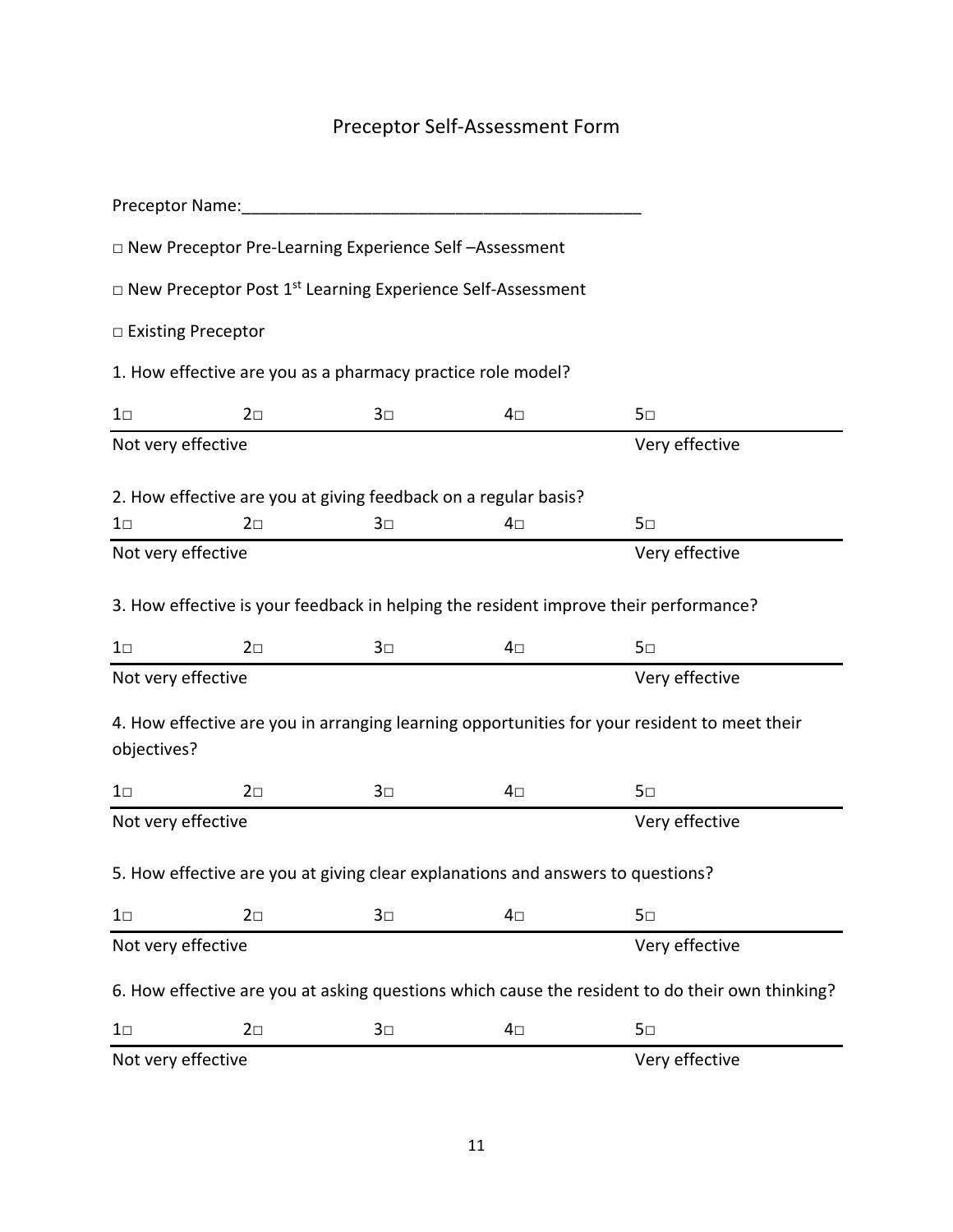7. Do you display interest in your resident?

| $1\square$          | $2\square$                                | $3\square$ | $4\square$                                                       | $5\square$     |  |
|---------------------|-------------------------------------------|------------|------------------------------------------------------------------|----------------|--|
| Not very effective  |                                           |            |                                                                  | Very effective |  |
|                     | 8. Do you display dedication to teaching? |            |                                                                  |                |  |
| $1\square$          | $2\square$                                | $3\square$ | $4\square$                                                       | 5 <sub>□</sub> |  |
| Not very effective  |                                           |            |                                                                  | Very effective |  |
|                     |                                           |            | 9. How effective are you at using the following preceptor roles? |                |  |
| Direct instruction  |                                           |            |                                                                  |                |  |
| $1\square$          | $2\square$                                | $3\square$ | $4\square$                                                       | 5 <sub>□</sub> |  |
| Not very effective  |                                           |            |                                                                  | Very effective |  |
| Modeling            |                                           |            |                                                                  |                |  |
| $1\square$          | $2\square$                                | $3\square$ | $4\square$                                                       | 5 <sub>□</sub> |  |
| Not very effective  |                                           |            |                                                                  | Very effective |  |
| Coaching            |                                           |            |                                                                  |                |  |
| $1\square$          | $2\square$                                | $3\square$ | $4\square$                                                       | 5 <sub>0</sub> |  |
| Not very effective  |                                           |            |                                                                  | Very effective |  |
| <b>Facilitating</b> |                                           |            |                                                                  |                |  |
| $1\square$          | $2\square$                                | $3\square$ | $4\square$                                                       | 5 <sub>□</sub> |  |
| Not very effective  |                                           |            |                                                                  | Very effective |  |

10. What barriers exist that prevent you from being a more effective preceptor?

11. What would you like to improve upon as a pharmacy resident preceptor in the next year?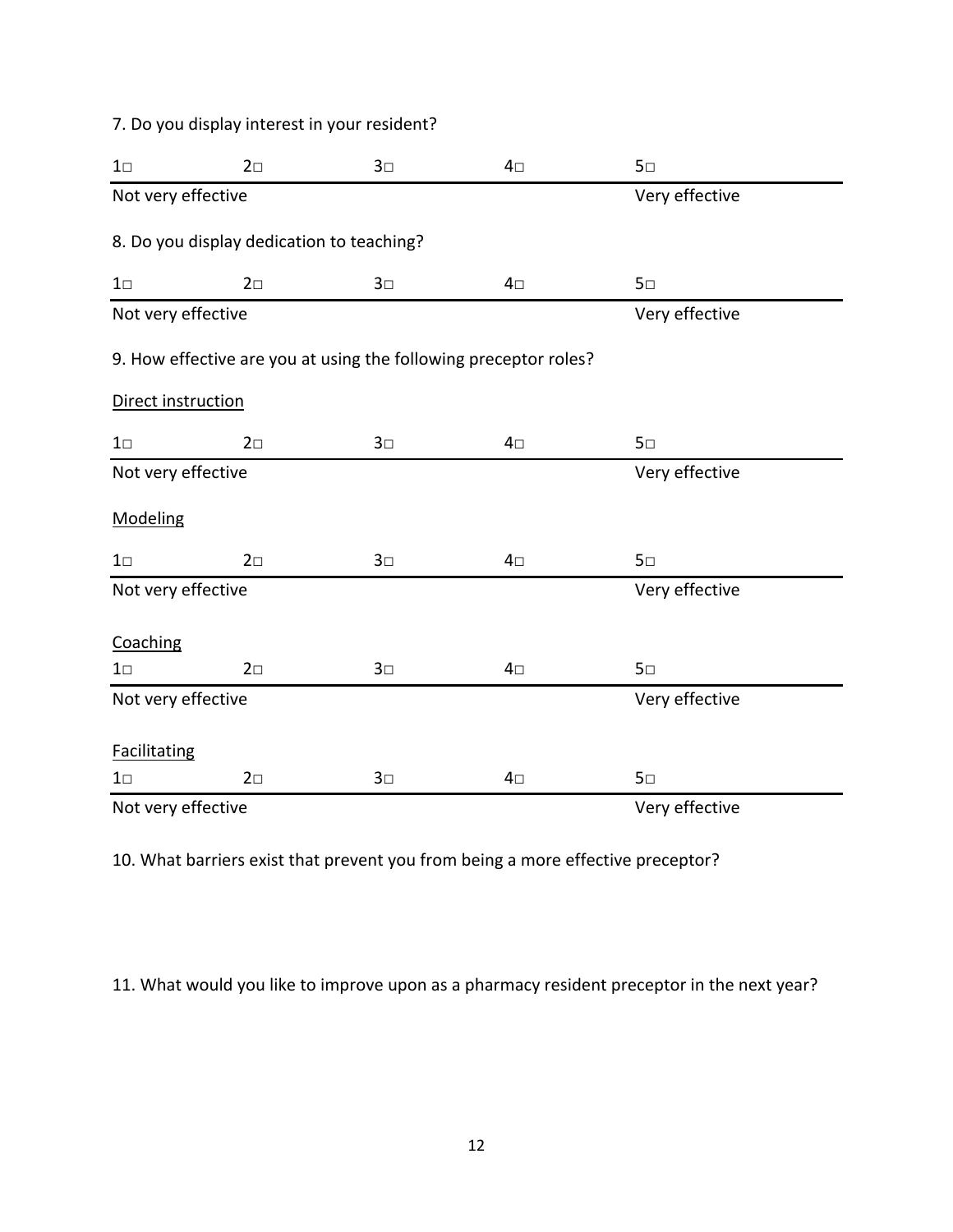# MMCR Preceptor Development Plan

(Documented in July RAC meeting minutes)

# MMCR Preceptor Development Plan for Year \_\_\_\_\_\_\_\_

Based on assessment completed at the June RAC meeting, the following areas have been identified as areas of focus for the upcoming year.

| c |  |
|---|--|
| c |  |
| ٠ |  |
| c |  |
| ٠ |  |
|   |  |

Previous Years Evaluation Status:

- Timeliness
- Resident Evaluation of Preceptor

Activities (addressing areas of need) and scheduling:

- Review year \_\_\_\_\_\_\_\_\_
	- o July- Will be focus of preceptor development portion of RAC meeting.
	- o
- Revision of \_\_\_\_\_\_\_\_\_\_\_\_\_\_\_\_\_\_\_\_\_\_\_\_\_\_\_\_\_\_\_\_
- Providing effective verbal and documented criteria-based feedback

\_\_\_\_\_\_\_\_\_\_\_\_\_\_\_\_\_\_\_\_\_\_\_\_\_\_\_ \_\_\_\_\_\_\_\_\_\_\_\_\_\_\_

\_\_\_\_\_\_\_\_\_\_\_\_\_\_\_\_\_\_\_\_\_\_\_\_\_\_ \_\_\_\_\_\_\_\_\_\_\_\_\_\_\_

| Director of Pharmacy | Date |
|----------------------|------|
|                      |      |

Residency Program Director **Date** Date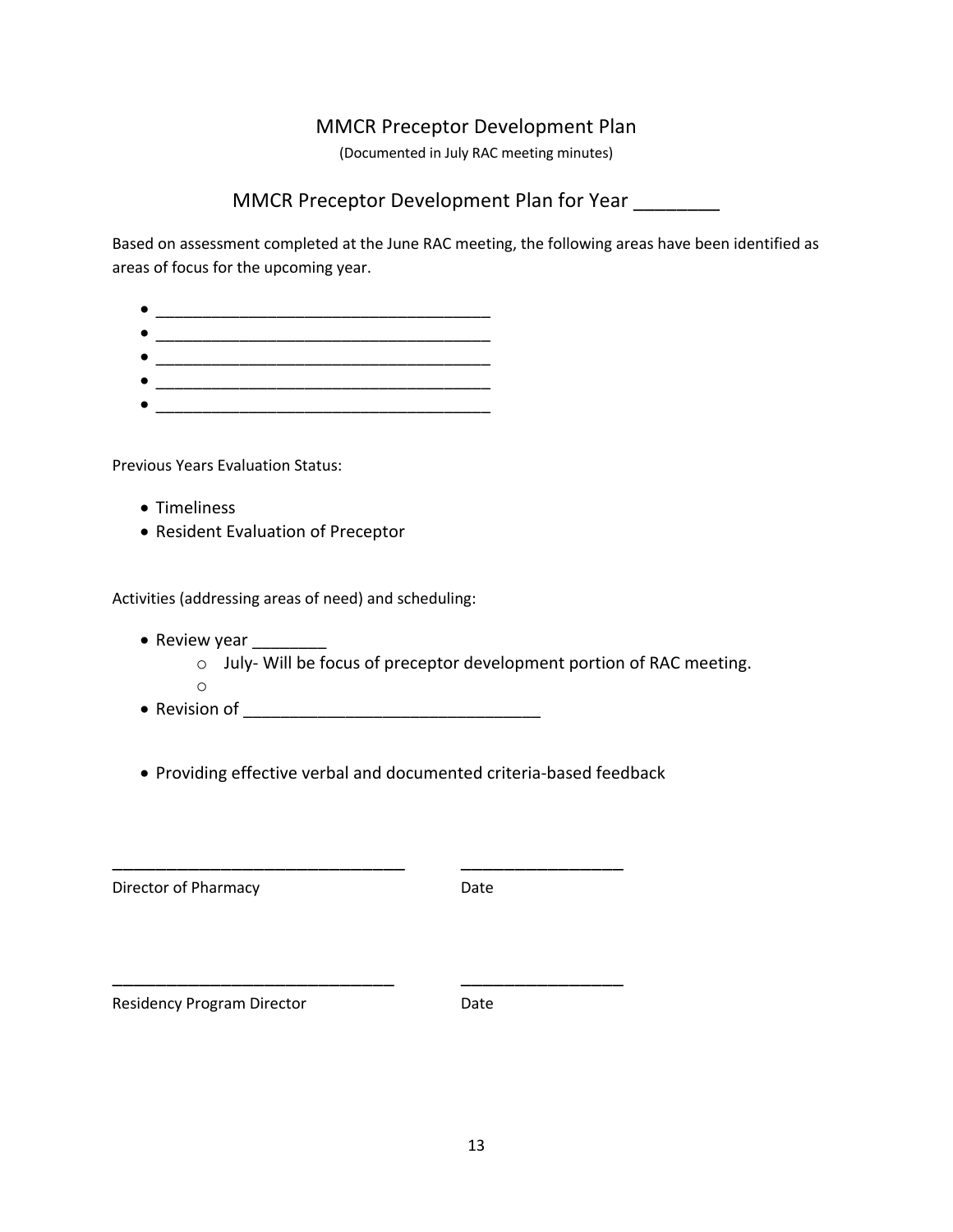# Mercy Medical Center

Department of Pharmacy

# Pre-Screening Residency Applicant Evaluation

Name of Applicant\_\_\_\_\_\_\_\_\_\_\_\_\_\_\_\_\_\_\_\_\_\_\_\_\_\_\_\_\_\_\_\_\_\_\_

Name of Pharmacy School\_\_\_\_\_\_\_\_\_\_\_\_\_\_\_\_\_\_\_\_\_\_\_\_\_\_\_\_

Review of Application

| Item                         | <b>Criteria</b>            | <b>Points</b>  | <b>Comments</b> |
|------------------------------|----------------------------|----------------|-----------------|
| <b>Grade Point Average</b>   |                            |                |                 |
|                              | $3.6 - 4.0$                | 10             |                 |
|                              | $3.3 - 3.5$                | 8              |                 |
|                              | $2.5 - 3.2$                | 6              |                 |
|                              | 2.5                        | <b>DNI</b>     |                 |
| <b>Advanced Pharmacy</b>     |                            |                |                 |
| <b>Practice Experiences</b>  | Critical Care/ID           | 10             |                 |
| (APPE's)                     | Peds/Onc/Surg              | 6              |                 |
|                              | Amb Care                   | $\overline{4}$ |                 |
|                              | Neutral                    | <b>DNI</b>     |                 |
| Letters of                   |                            |                |                 |
| Recommendation               | <b>Highly Recommended</b>  | 10             |                 |
|                              | Recommended                | 6              |                 |
|                              | Satisfactory               | $\overline{4}$ |                 |
|                              | Neutral                    | <b>DNI</b>     |                 |
| <b>Related Pharmacy Work</b> |                            |                |                 |
|                              | <b>Hospital Experience</b> | 10             |                 |
|                              | <b>Retail Experience</b>   | 6              |                 |
|                              | Not Pharmacy               | $\overline{4}$ |                 |
|                              | Volunteer                  | <b>DNI</b>     |                 |
| Essay Letter of Intent       |                            |                |                 |
|                              | <b>Highly Motivating</b>   | 10             |                 |
|                              | <b>Mod Motivating</b>      | 6              |                 |
|                              | Satisfactory               | 4              |                 |
|                              | Neutral                    | <b>DNI</b>     |                 |
| Curriculum Vitae             |                            |                |                 |
| (professional                | Highly Involved            | 10             |                 |
| involvement)                 | Involved                   | 6              |                 |
|                              | Satisfactory               | $\overline{4}$ |                 |
|                              | Neutral                    | <b>DNI</b>     |                 |
|                              |                            |                |                 |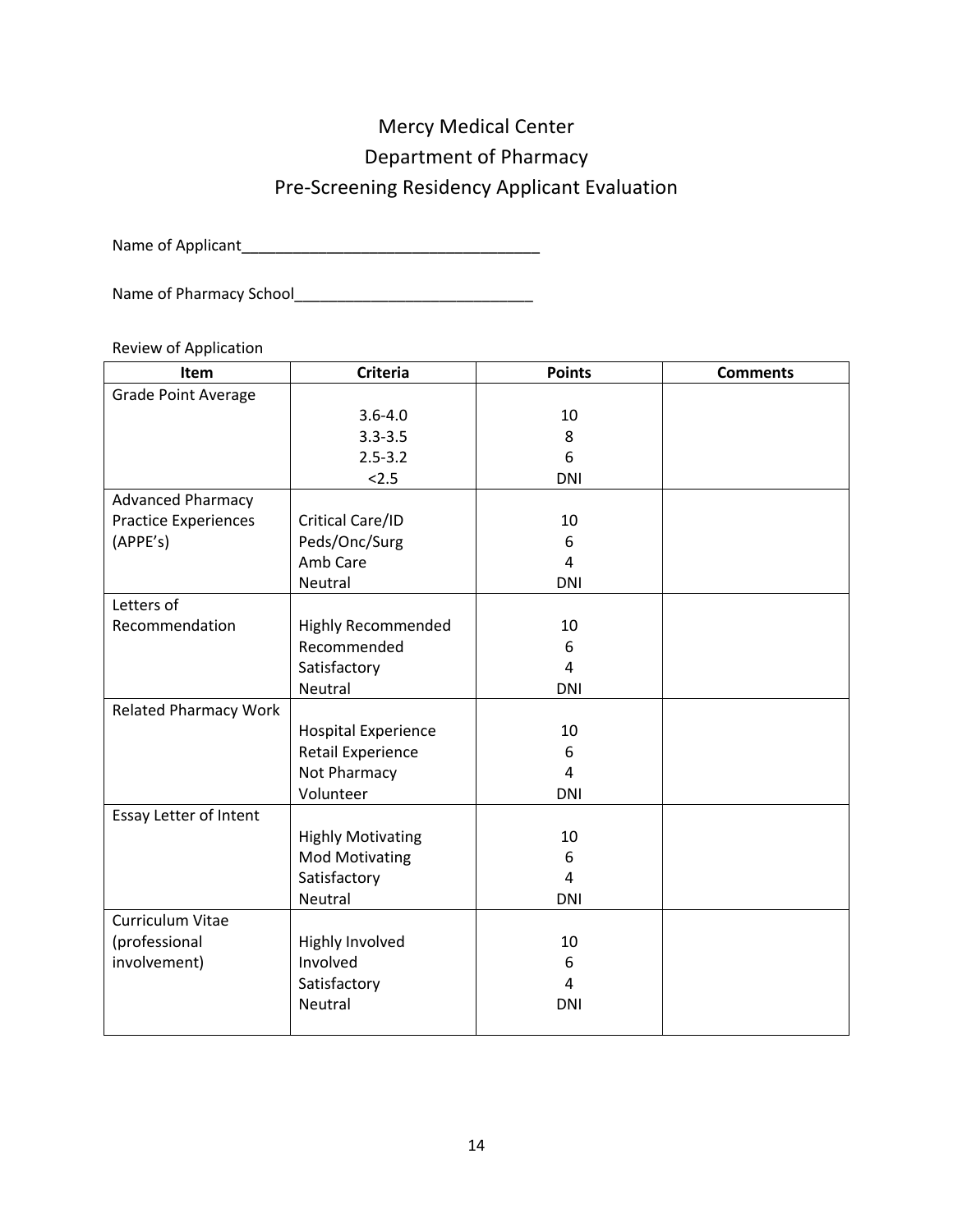# **Qualifications and Selection of the Resident:**

MMCR will evaluate the following applicant qualifications during pre-interview assessments, formal interview assessments, and after application requirements have been satisfied through Phorcas

#### Pre-Interview Assessment

|    | <b>Criteria Category</b>                                                              | <b>Possible</b> |
|----|---------------------------------------------------------------------------------------|-----------------|
|    |                                                                                       | <b>Score</b>    |
| А. | Completion of all application requirements in PHORCAS                                 | Pass/Fail       |
|    |                                                                                       |                 |
| B. | Completed or working towards a Doctor of Pharmacy degree from a United States of      | Pass/Fail       |
|    | America ACPE accredited College of pharmacy.                                          |                 |
| C. | Eligible for Licensure to practice pharmacy in the State of California                | Pass/Fail       |
|    |                                                                                       |                 |
| D. | Pursuant to federal requirements, employment is conditioned upon authorization to     | Pass/Fail       |
|    | work in the United States. Dignity Health does not offer visa sponsorship for this    |                 |
|    | position. Only permanent residents (AKA green card holders) or citizens of the United |                 |
|    | States of America will be considered                                                  |                 |
| F. | <b>GPA</b>                                                                            | 10              |
|    |                                                                                       |                 |
| F. | Advanced Pharmacy Practice Experiences (APPEs)                                        | 20              |
|    |                                                                                       |                 |
| G. | Letters of recommendation                                                             | 20              |
|    |                                                                                       |                 |
| Η. | Pharmacy related work and professional experience                                     | 20              |
|    |                                                                                       |                 |
| I. | Essay Letter of Intent                                                                | 20              |
|    |                                                                                       |                 |
| J. | Curriculum Vitae                                                                      | 10              |
|    |                                                                                       |                 |

#### Formal Onsite Interview Assessment

| <b>Criteria Category</b>                                                                                                          | <b>Possible</b> |
|-----------------------------------------------------------------------------------------------------------------------------------|-----------------|
|                                                                                                                                   | <b>Score</b>    |
| К.<br>Onsite Interview                                                                                                            | 40              |
| Administrative Interview- will include review of PGY1 Resident job description,<br>L.<br>benefits, expectations, HR related items | Pass/Fail       |
| <b>Clinical Quiz</b><br>M.                                                                                                        | 20              |
| Case Study<br>N.                                                                                                                  | 20              |
| First Impression/Overall applicant-program fit<br>0.                                                                              | 10              |
| Disqualifications (discretion of the Director of Pharmacy, RPD, or Residency Coordinator)<br>P.                                   | Pass/Fail       |
| Achievements<br>Q.                                                                                                                | 10              |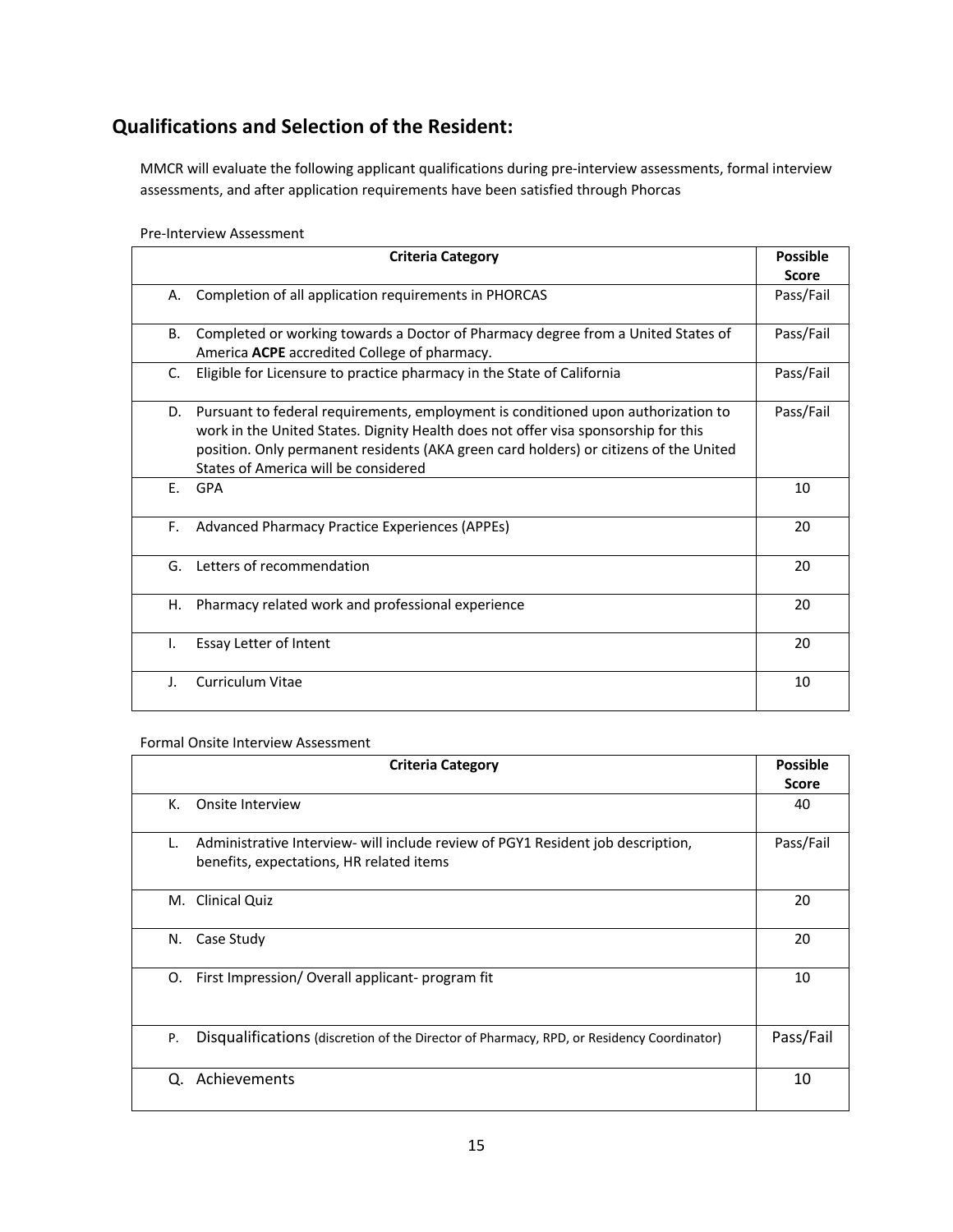# **SECTION A – RESIDENCY REQUIREMENTS**

- $\div$  Orientation Program and Residency meetings- A formal orientation program for all residents is scheduled in June of each year. Attendance is mandatory. The orientation is designed to introduce the incoming residents to Mercy Medical Center Redding (MMCR) Services and to outline the expectations of the residency year.
- $\div$  Effective Communication- Residents are expected to effectively communicate with other health care professionals in all methods of communication (e.g. verbal, phone, written, fax). Residents are expected to write progress notes in the medical record if they cannot reach the health care provider. Residents must give preceptors a **minimum of 2 business** days (48 hours) to review items for presentations, as a courtesy.
- $\cdot \cdot$  Drug Information- Residents will become efficient in providing drug information through comprehensive literature searches. Residents will become familiar with various references to expedite information retrieval, including dosing, adverse effects, therapeutic classes and uses, formulary drugs and alternatives to non-formulary drugs.
- ❖ Presentations-Residents will participate in Western States, and Grand Rounds to enhance presentation skills. Other presentations include case presentations and journal club. A minimum of 2 education presentations per year is required.
- v Teaching- Residents will be involved in various teaching activities, including in-services for the medical, nursing, and/or pharmacy staff, case presentations, precepting students, and providing continuing education lectures.
- Precept Pharmacy Students- Residents will serve as co-preceptors with faculty members for the University of Pacific or other schools of pharmacy students.
- Residency Research Project- Each resident is expected to complete a research project, during their residency year, designed to improve pharmacy practice. A list of potential research projects will be provided to the residents. The residents can pick a project from the list, or discuss one directly with a preceptor, and submit his/her research proposal to the Residency Program Director for approval. *All projects must include a financial component that must be monitored.* At least one preceptor must be chosen as a coinvestigator for the project. All projects must be presented at the Western States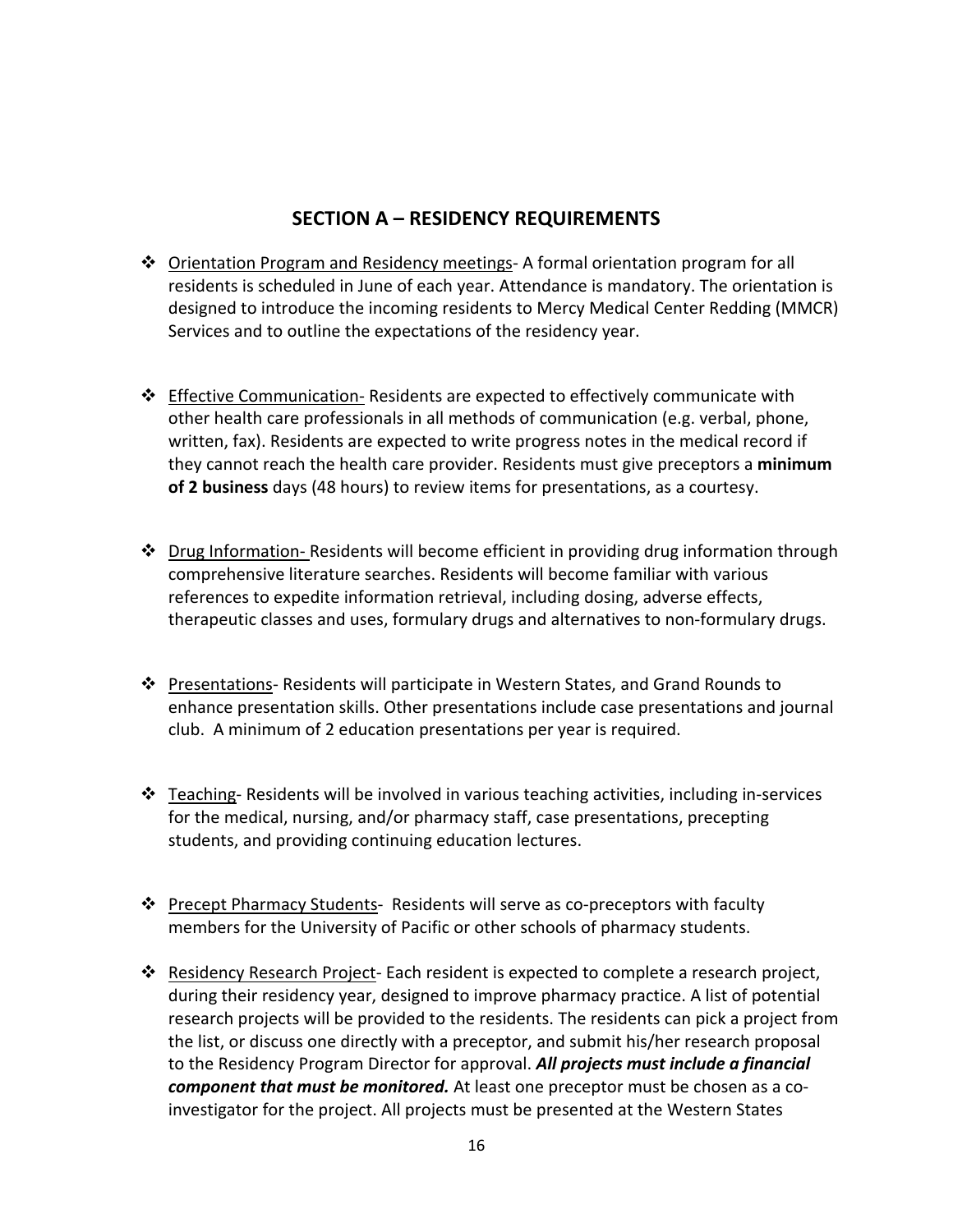Conference, presumed publishable in a peer reviewed journal, and a "Plan-Do-Study-Act" (PDSA) is encouraged to be submitted.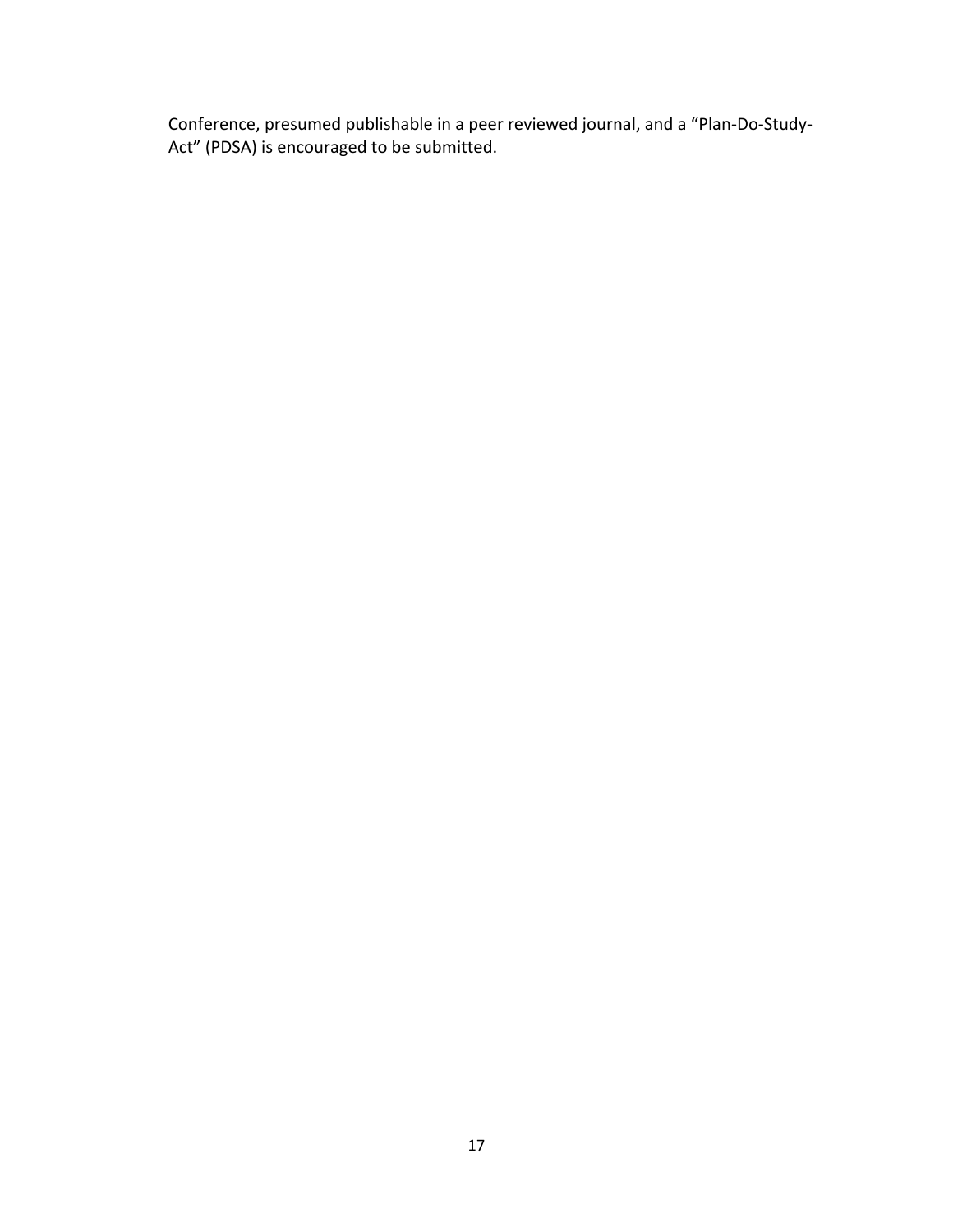## Project selection / Scope of projects/ Approval

- $\circ$  Each year a list of potential projects will be generated and distributed to the residents for selection. This will allow all residents an opportunity to review all potential projects. Projects may be submitted by Pharmacy Services staff members, Clinical Pharmacists, Residents, and others, as appropriate.
- o The Residency Preceptors will evaluate all project submissions for appropriateness and feasibility.
- o Many of the projects will be conducted in support of the MMCR Department of Pharmacy Services. Residents participating in service projects originating in the Department of Pharmacy Services will follow the policies and procedures of the department.

## Project Completion

o The project will be considered complete when the stated objectives have been met. A description of the results (manuscript) of the project must be written and submitted no later than the final quarterly evaluation **(June** 

10<sup>th</sup>) before the project is considered complete. A PowerPoint must also be completed by **June 10th.** Projects must be **reviewed** before submission by the preceptors / co-investigators. A residency certificate will not be awarded until the project is completed.

- $\cdot \cdot$  Operations- All residents must participate in operational activities designed to ensure that residents gain operational experience and understand the distribution process. To achieve this, residents are scheduled approximately 30 hours per month, in the inpatient pharmacy. If a resident misses any days of the operations staffing component due to illness or time off, then they must make up the time. If making a switch, this must be conveyed to the inpatient supervisor, Residency Coordinator, and/or RPD, and ensure all ASHP duty hour requirements are upheld -see www.ashp.org. The month of December (including ASHP Midyear) and the weekend of CSHP Seminar are excluded.
- $\clubsuit$  Journal Club- Residents will present one Journal Club (JC) during each Core Clinical rotation. It is **mandatory** to attend all resident JC. Topics and format are up to the discretion of the preceptor.
- Manuscript for Publication- Residents are highly encouraged to prepare a manuscript of their Research Project in a format acceptable for publication in a peer reviewed journal. The topic of this manuscript will be determined by the resident and his/her Preceptor/RPD based on the resident's background, experience and goals. Editorial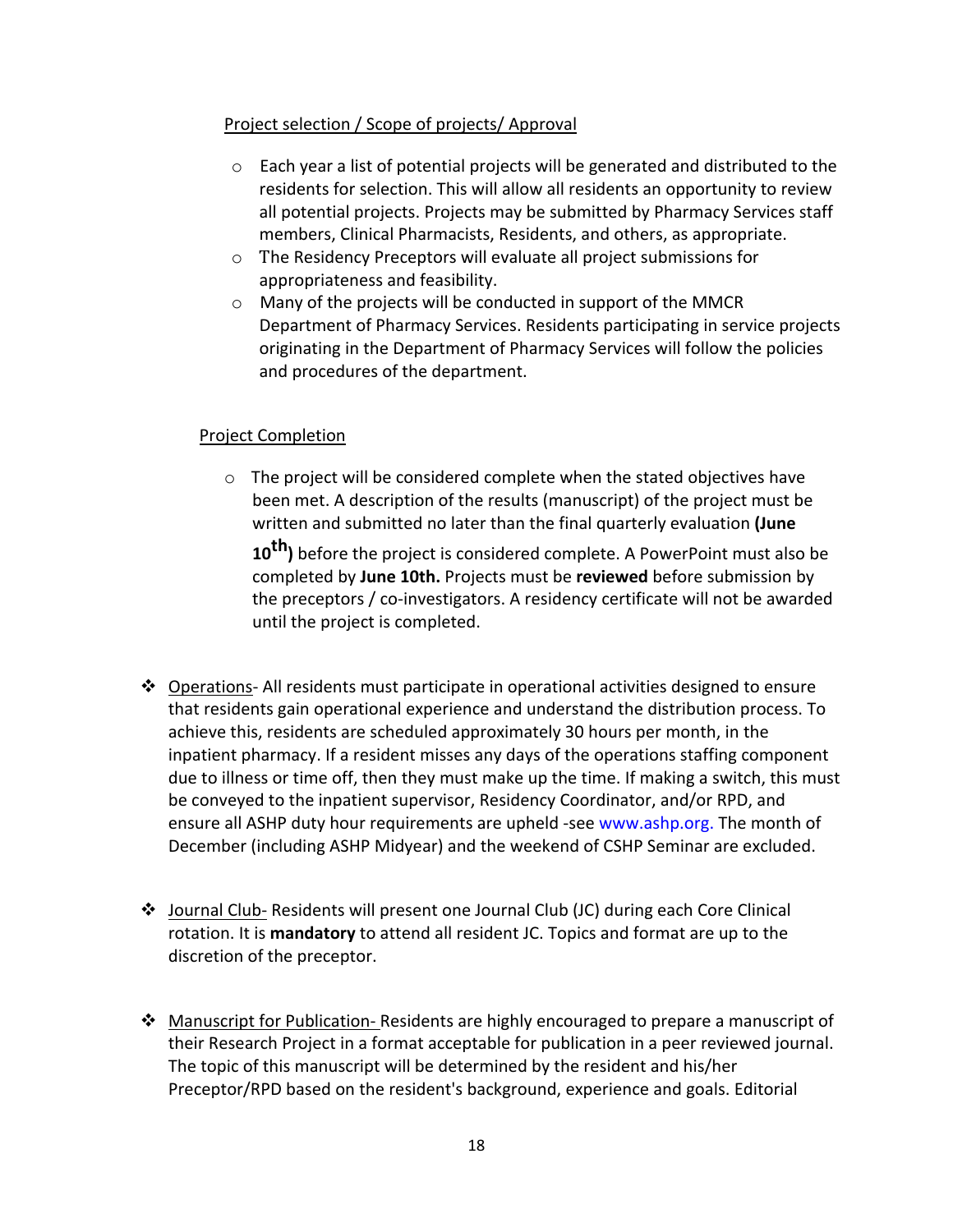assistance by a preceptor **is** required. Deadline is **June 10th** to email this to the RPD.

- \* Pharmacy Services Documentation- Each resident will document his/her daily interventions in Cerner. This is extremely important to the program to document a cost savings and improved patient care. A minimum requirement of (125) per inpatient clinical rotation is required.
- $\cdot \cdot$  IV-to-PO Conversion- Residents are responsible for evaluating patients for possible conversion of IV medications to PO, in accordance with the IV-to-PO conversion policies and procedures (e.g. Protonix and Zyvox). This is also documented as an intervention in Cerner.
- $\div$  Certification for Basic Life Support (BLS), Advanced Cardiovascular Life Support (ACLS), and Pediatric Advanced Life Support (PALS).
	- o Each resident is expected to successfully complete the BLS, ACLS, and PALS curriculum within the first month of the residency. The goal is to ensure the resident is familiar with and capable of participating in emergency life support.
- Resident Meetings-Residents will attend mandatory scheduled resident meetings to discuss upcoming resident events, other issues pertaining to the residency program, and actions/recommendations made at preceptor meetings, etc. Meetings will be scheduled by the RPD on an approximately quarterly basis.
- Recruitment- Each resident will assist with the residency recruitment efforts of the department. Each resident is a valuable source of information and advice for potential candidates. RPD will determine who goes to each meeting. Western States Conference is mandatory for all residents.
	- o *ASHP*: Each resident is required to spend time providing information to interested parties during the ASHP Midyear Clinical Meeting. Residents will staff the residency showcase.
	- o *CSHP***:** Same as above.
	- o *Interviews:* Time will be scheduled during the interview process for interviewees to interact with current residents.
	- o *Western States Conference* Residents will help staff the recruitment table.

Pharmacy and Therapeutics (P&T)- Residents are required to attend monthly P&T (location may vary). Residents are required to *attend, write a monograph and present* at selected P&T meetings:

 $\circ$  If medication is added to formulary, develop a concise, written summary of the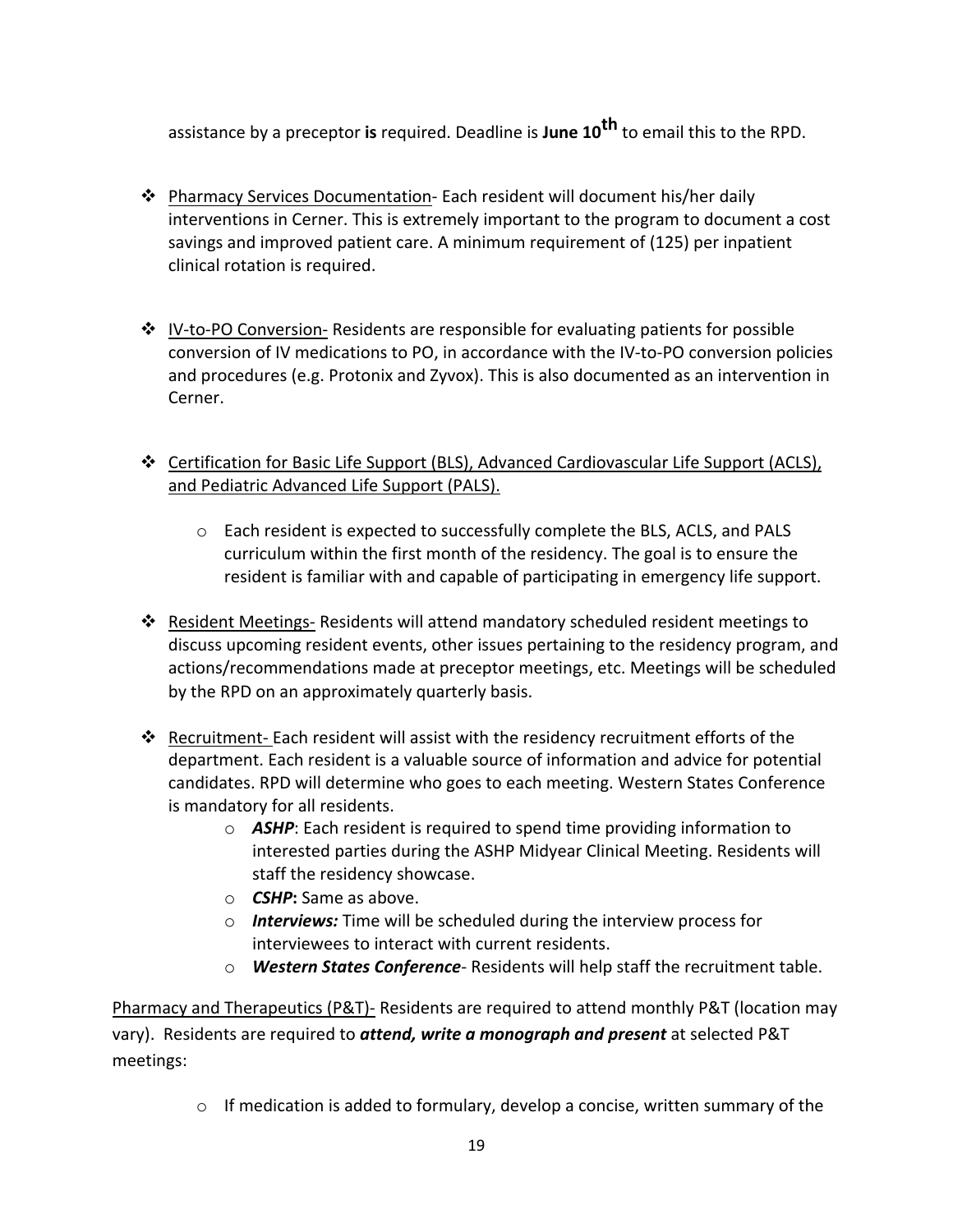monograph and final formulary decisions for inclusion in physician and pharmacy newsletters.

- o If medication is added to formulary, assist with implementation of formulary recommendations. This may require development and follow-up of a medication use evaluation, protocol/order set development, pilot trial implementation, optimizing medical informatics and/or developing additional health care provider education.
- o Contact the RPD with any questions.
- 1.Other Administrative Meetings- Residents are encouraged to attend all meetings that the current preceptor attends.
- 2.Newsletter Articles- Residents will participate in writing for the MMCR Pharmacy Newsletter. A minimum of **one** Newsletter per year is required. Resident will select topic, with advice from preceptors. Submissions and editing of the Pharmacy Newsletter articles are completed by the designated resident. Residents will each choose a separate month for submission and inform the RPD of the dates.
- 3.Overtime is required to be conveyed to the RPD via email- with the reason why, as soon as it occurs. Please see RPD for more details.

Additional Requirements for the Completion of the Residency Program

- o Residents are expected to satisfactorily complete all requirements of the MMCR Residency Program as listed above, adhere to the ASHP Accreditation Standards, and achieve all of the required educational Outcomes, Goals and Objectives. Residents who achieve and complete the residency requirements will receive their Residency Certificate as evidence of program completion.
- o Evaluation of the resident's progress in completing the requirements is done as part of the rotation and quarterly evaluation tracking and review process.
- $\circ$  The Resident Preceptor, in combination with the Residency Program Director shall assess the ability of the resident to meet the requirements and work with the resident to assure their satisfactory completion.
- o Completion of the Resident Research Project.
- $\circ$  Fulfillment of essential accountabilities as defined in the Pharmacist Resident Job Description under the Human Resources policy.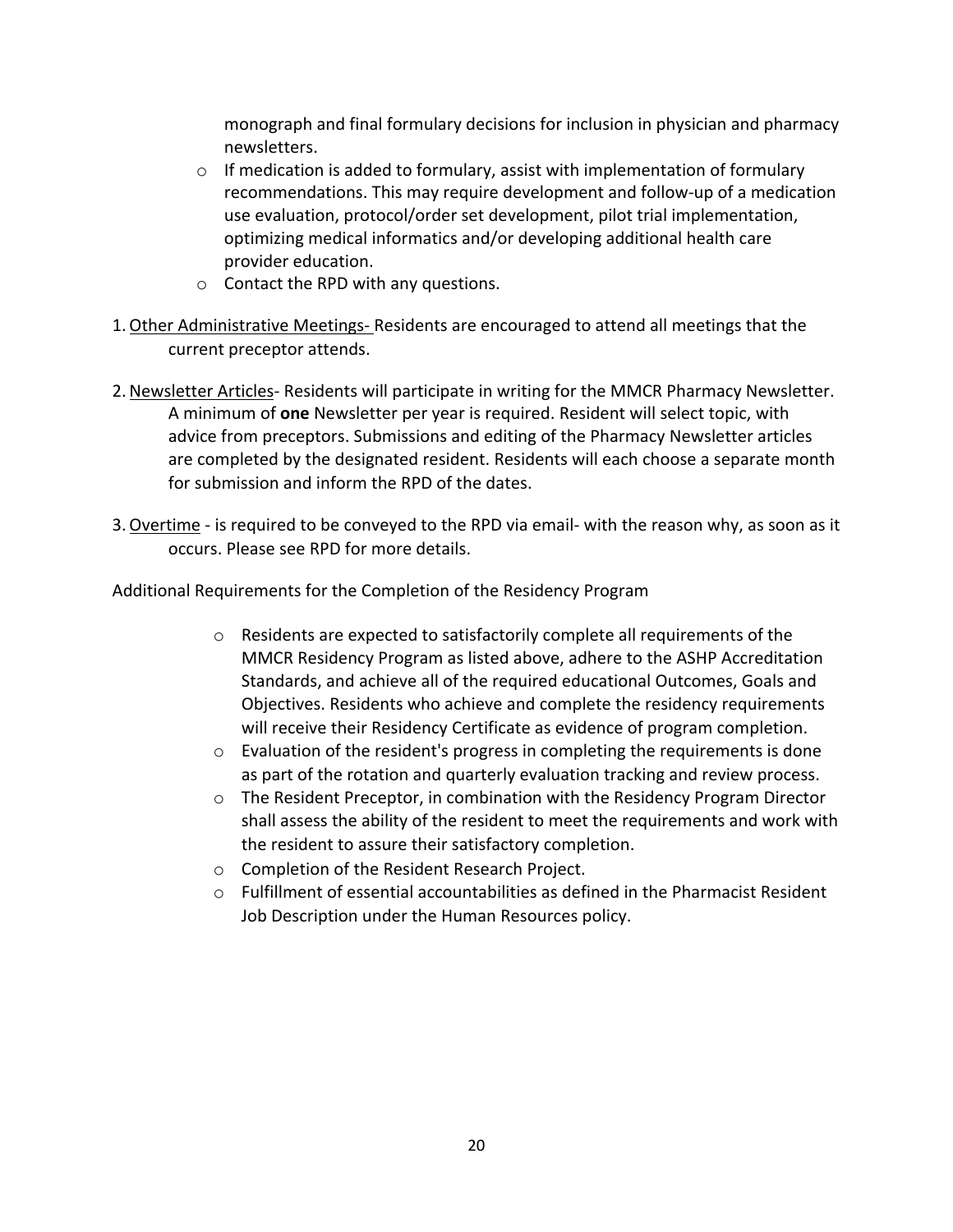## **Successful Completion of Residency Summary**

- 1. Orientation
	- a. (ACLS, BLS, PALS certification)
	- b. MMCR new employee hire requirements
- 2. Effective Communication
- 3. Drug Information
- 4. Presentations (min. of 2 educational presentations required)
	- a. Western States
	- b. Grand Rounds
- 5. Teaching
	- a. In-services for pharmacy, nursing, & medical staff
	- b. Student Precepting
- 6. Research Project
	- a. Must include a cost savings component that is monitored
	- b. Must be presented at Western States
- 7. Operations/Staffing
	- a. Approx. 30hrs/month
- 8. ENLS Certification
- 9. Critical Point Certification
- 10. Evaluations
- 11. Manuscript
- 12. Pharmacy Services Documentation
	- a. IV to PO
	- b. Aminoglycoside monitoring/dosing
	- c. Anticoagulation monitoring/dosing
	- d. Vancomycin monitoring/dosing
- 13. Recruitment/Conferences
	- a. CSHP, ASHP, Western States
- 14. Achievement of all required learning experiences, educational outcomes, goals, and objectives in adherence with the ASHP Accreditation Standards
- 15. Fulfillment of essential accountabilities as defined in the Pharmacist Resident Job Description under the Human Resources policy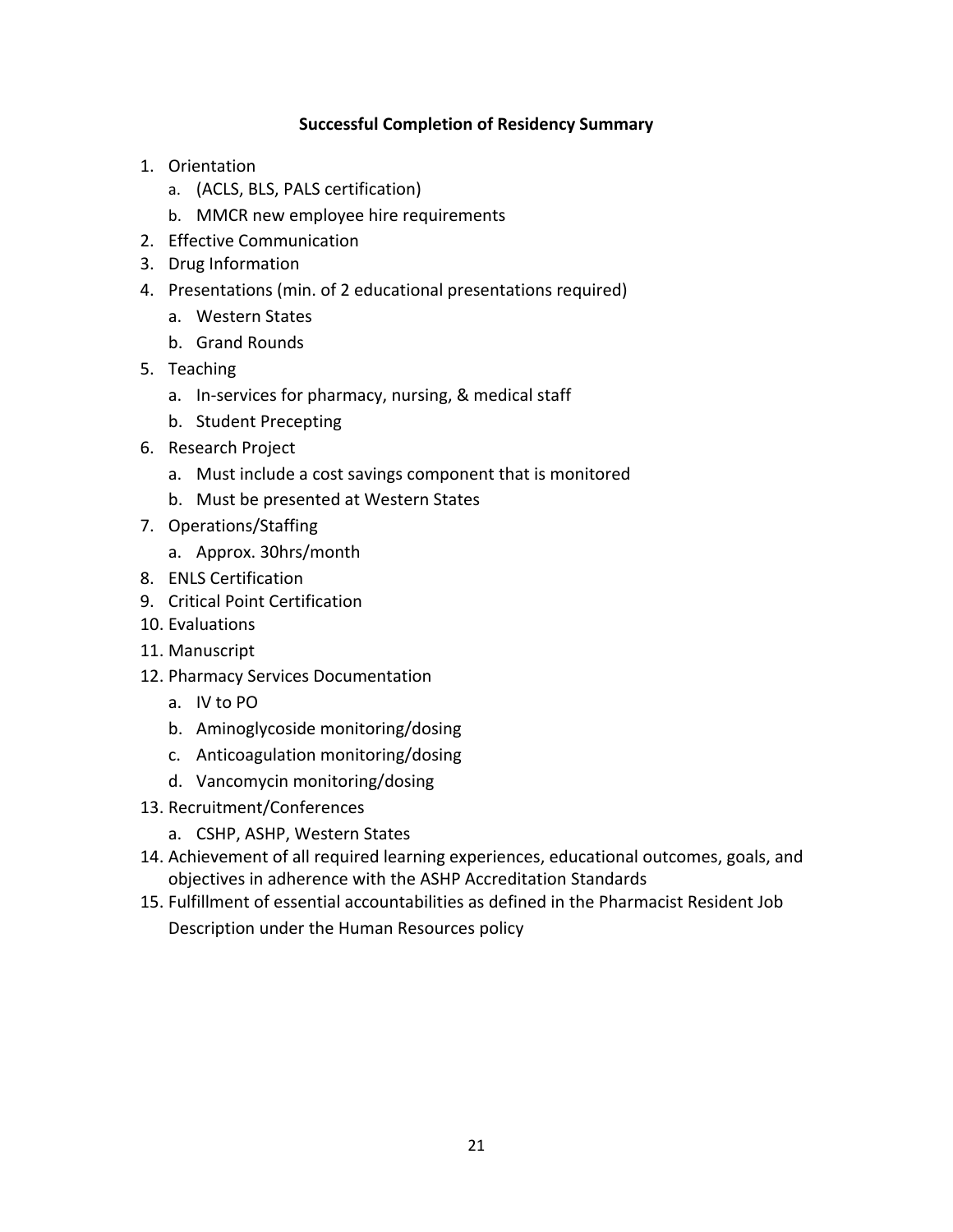## **SECTION B – RESIDENCY PROGRAM GENERAL INFORMATION**

Residency Program Director (RPD): Pam Cruzan, RPh

Director of Pharmacy: Kathleen Ignac Delikowski, PharmD BCPS

Preceptor: Individual assigned to train, educate, and evaluate the resident in their practice area of expertise. Also may serve as a preceptor by lecturing or mentoring special projects.

#### **Teaching Responsibilities**

#### Purpose

Residents will participate in the teaching activities of the Department of Pharmacy Services. The purpose of such activities is to develop and refine the resident's communication skills, to build confidence, and to promote the effectiveness of the resident as a teacher.

#### Procedure

Teaching responsibilities may include clinical and didactic teaching for pharmacy students, medical staff and residents, hospital personnel, and pharmacy departmental staff. All residents act as co-preceptors for UOP, or other schools of pharmacy students APPE's (pharmacy student rotations). In addition, teaching activities may involve formal lectures, in-service presentations, or discussion sessions. Specific responsibilities will vary by service.

#### **Residency Evaluation Policies and Procedures**

| Rating                       | Definition                                                                                                                                                                |
|------------------------------|---------------------------------------------------------------------------------------------------------------------------------------------------------------------------|
| Needs Improvement<br>(NI)    | Resident is not performing at an expected level at that particular time;<br>significant improvement is needed.<br>Deficient in knowledge/skills in this area<br>$\bullet$ |
|                              | Often requires assistance to complete the objective<br>Unable to ask appropriate questions to supplement learning<br>$\bullet$                                            |
| <b>Satisfactory Progress</b> | Resident is performing and progressing at a level that should<br>eventually lead to mastery of the goal/objective.                                                        |
| (SP)                         | Adequate knowledge/skills in this area                                                                                                                                    |

Residency Evaluation Rating Scale Definition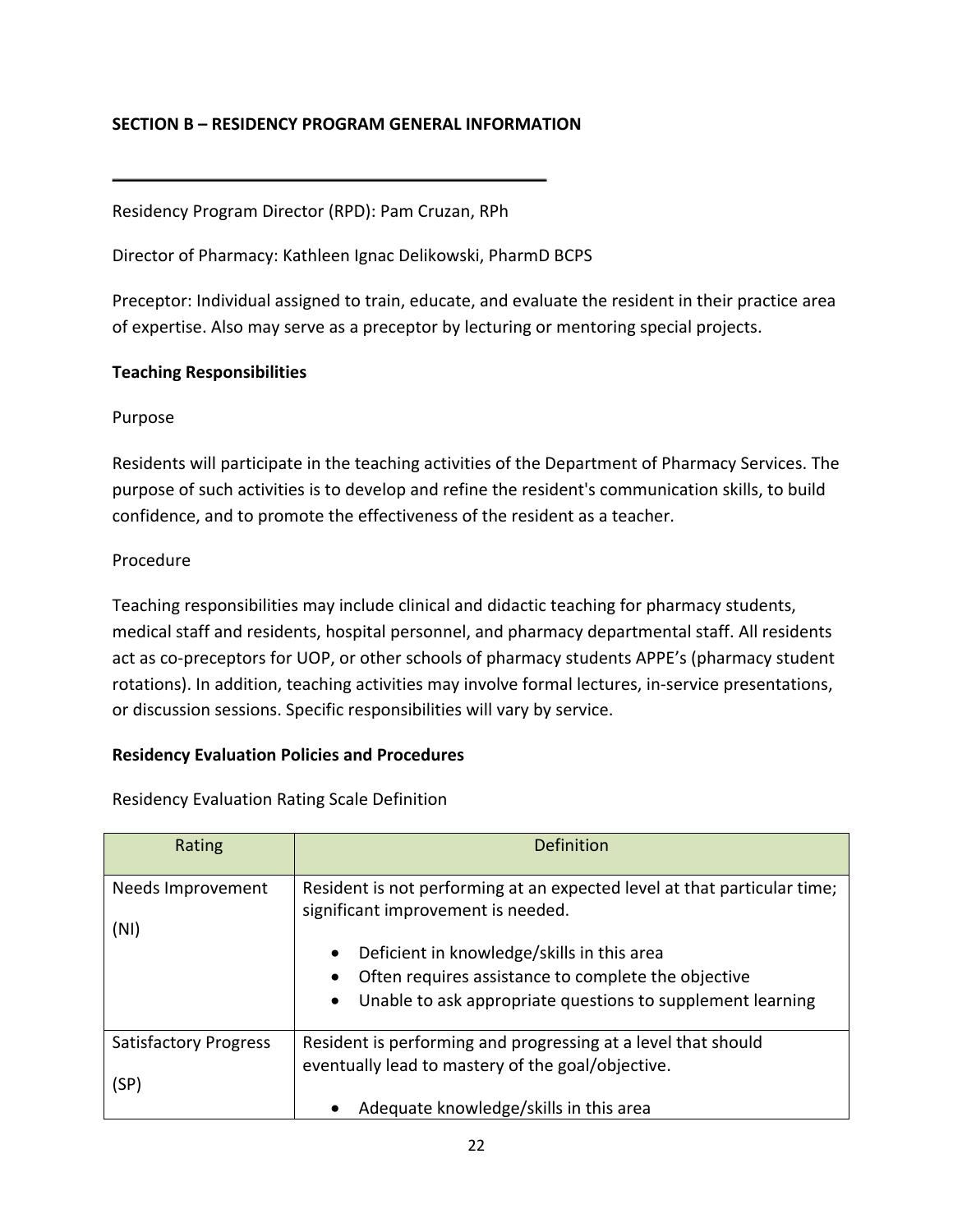| (SP) continued                    | Sometimes requires assistance to complete the objective<br>Able to ask appropriate questions to supplement learning<br>$\bullet$<br>Requires skill development over more than on rotation                                                                                                    |
|-----------------------------------|----------------------------------------------------------------------------------------------------------------------------------------------------------------------------------------------------------------------------------------------------------------------------------------------|
| Achieved (ACH)                    | Resident can perform associated activities independently across for<br>this learning experience.<br>Fully accomplished the ability to perform the objective<br>Rarely requires assistance to complete the objective; minimum<br>supervision required<br>No further developmental work needed |
| Achieved for<br>Residency (ACHR)* | Resident can perform associated activities independently across the<br>scope of pharmacy practice.<br>Resident consistently performs objective at Achieved level, as<br>defined above, for the residency.                                                                                    |
| (ACHR)*                           | Only the RPD has the authority to mark a resident ACHR                                                                                                                                                                                                                                       |

#### Resident's Self-assessment Evaluation

- o First self-evaluation will be completed prior to or during first week of orientation in the form of an entering interests form as well as the entering objective based self-evaluation in PharmAcademic.
- o Each resident will assess his or her progress for the rotation by completing the assigned electronic Summative Evaluation form online at PharmAcademic, **3 days prior to the scheduled evaluation meeting with the preceptor**. Examples of how the objectives were met with **qualitative** comments (**How** you can improve) are mandatory. This teaches the art of self-reflection and selfassessment.

Resident's Evaluation of Preceptor and Rotation

o Each resident will complete a Resident's Evaluation of the Preceptor and Rotation before the end of each rotation. These evaluations will be completed in PharmAcademic.

Preceptor's Evaluation of the Resident's Rotation Performance

- o Each Preceptor will review and electronically "sign off" on the resident's SELF evaluation before completing their evaluation of the resident.
- o Each Preceptor will complete a summative evaluation for each resident with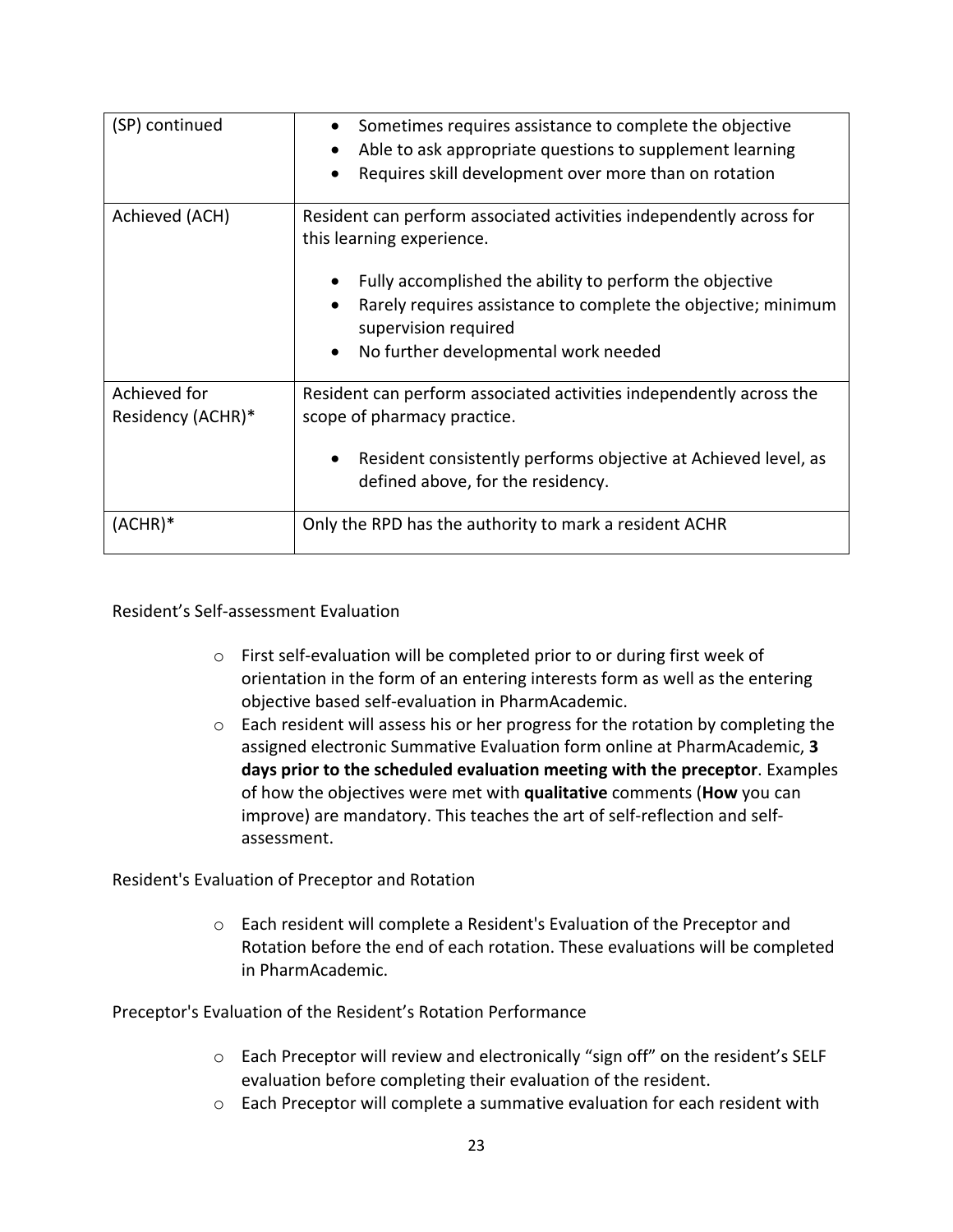mandatory **qualitative** comments (**How** can the resident improve?). The Preceptor will review and compare it to the resident's self-evaluation, electronically sign off on it within PharmAcademic, and then will discuss it with the resident to help improve their future performance.

- o **After** this discussion, the preceptor will submit the evaluation.
- $\circ$  Residents will electronically "sign off" on the Preceptors' evaluation on their performance.
- o Evaluations will be completed and submitted on PharmAcademic.

# Quarterly Evaluations

Quarterly Longitudinal Evaluation Process for All Residents

- $\cdot \cdot$  The following longitudinal activities will be evaluated at least once each quarter: Operational/Staffing Pharmacy Experience, Administrative, and Research. These are completed by the respective preceptors / evaluators.
- Completed electronic evaluations must be completed in PharmAcademic by the following dates: **October 10, January 10, April 10, and June 10.** By submitting the evaluation on these dates, the Residency Program Director (RPD) can incorporate these comments into the resident's quarterly evaluation.

# Resident Quarterly Progress Report

- $\mathbf{\hat{P}}$  The quarterly development plan will summarize the resident's progress in the completion of a successful residency. Any comments the resident would like to make regarding their achievements toward these goals should also be included.
- $\cdot \cdot$  Each resident is responsible for performing a self-evaluation on their Longitudinal Experiences in PharmAcademic. This includes the Staffing Pharmacy Experience, Administrative Experience, and Research Project Experience.
- $\cdot \cdot$  The resident will submit the quarterly progress report to the RPD and the selfevaluations to PharmAcademic by the dates designated below, or as requested. The quarterly progress report will be reviewed by the RPD and applied towards the preparation of the resident's quarterly evaluation. The RPD has the option to add a summary of overall progress.

Residency Program Director Quarterly Evaluations

- $\cdot \cdot$  The RPD will evaluate the resident quarterly. This evaluation will also take into account the rotation evaluations from prior preceptors. This evaluation will be used to update the residents development plan quarterly to show the resident where he/she is in the completion of a successful residency.
	- $\circ$  The initial development plan will be created during the 2-week orientation period by the RPD or designee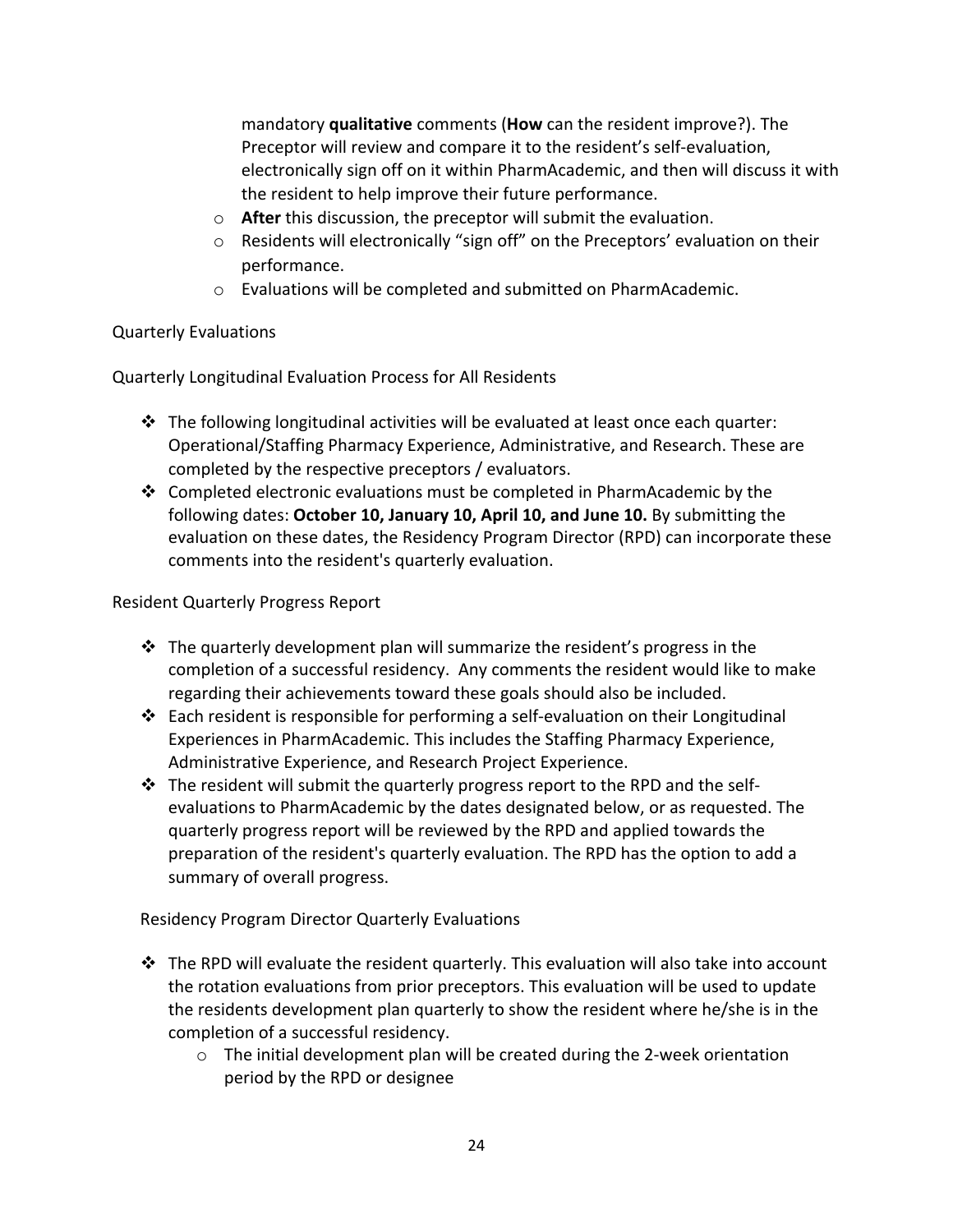#### Resident Quarterly Evaluation Submission Dates

| Quarter                          | <b>Resident Evaluation Date</b> |
|----------------------------------|---------------------------------|
| 1st Qtr: July 1 - September 30   | October 10                      |
| 2nd Qtr: October 1 - December 31 | January 10                      |
| 3rd Qtr: January 1 - March 30    | April 10                        |
| 4th Qtr: April 1 - June 30       | June 10                         |

# Compliance with the Evaluation Policy

\* Residents must comply with the evaluation policy. This is essential for the advancement of the resident and the residency program. Failure to comply with this policy will be addressed and may result in disciplinary action by the RPD.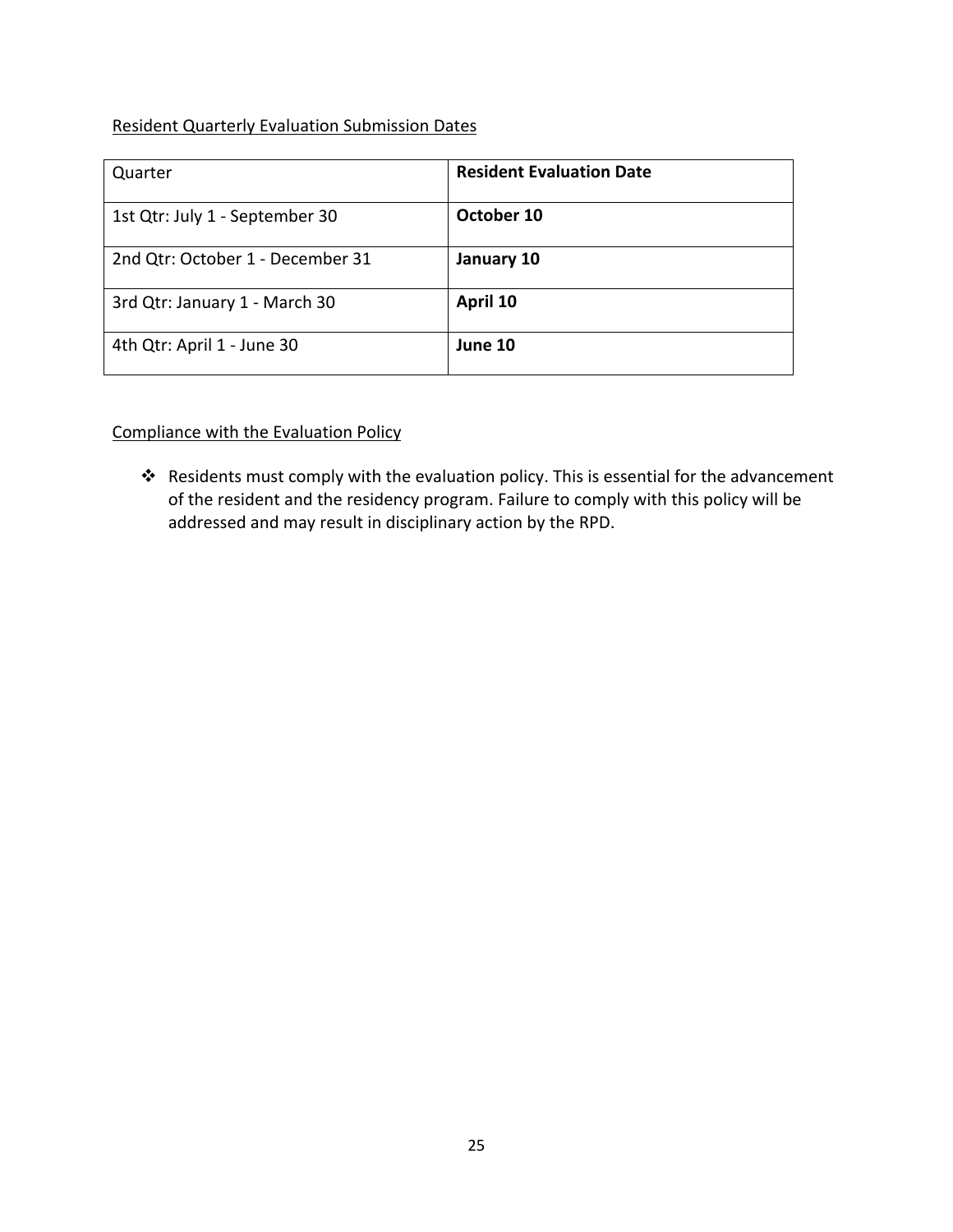# **ASHP Standard Entering Interests Form**

- 1. State your career goals, both short term (5 years) and long term (10-15 years).
- 2. Describe your current practice interests.
- 3. What are your strengths? This should include direct patient care skills as well as personal strengths.
- 4. List areas of weakness that you would like to improve on during the residency.
- 5. Given your listed career goals, interests, strengths, and weaknesses, list at least three (3) goals that you wish to accomplish during your residency.
- 6. Describe activities/experiences that have contributed to your skills in the following areas:
- 7. What areas of residency training would you like to concentrate on during the residency program? (List in order of importance.)
- 8. Describe the frequency and type of preceptor interaction you feel to be ideal. Where do you see the preceptor fitting into your professional development and maturity?
- 9. What is your personal strategy for life-long continuing education?
- 10. What role will professional organizations have in your career?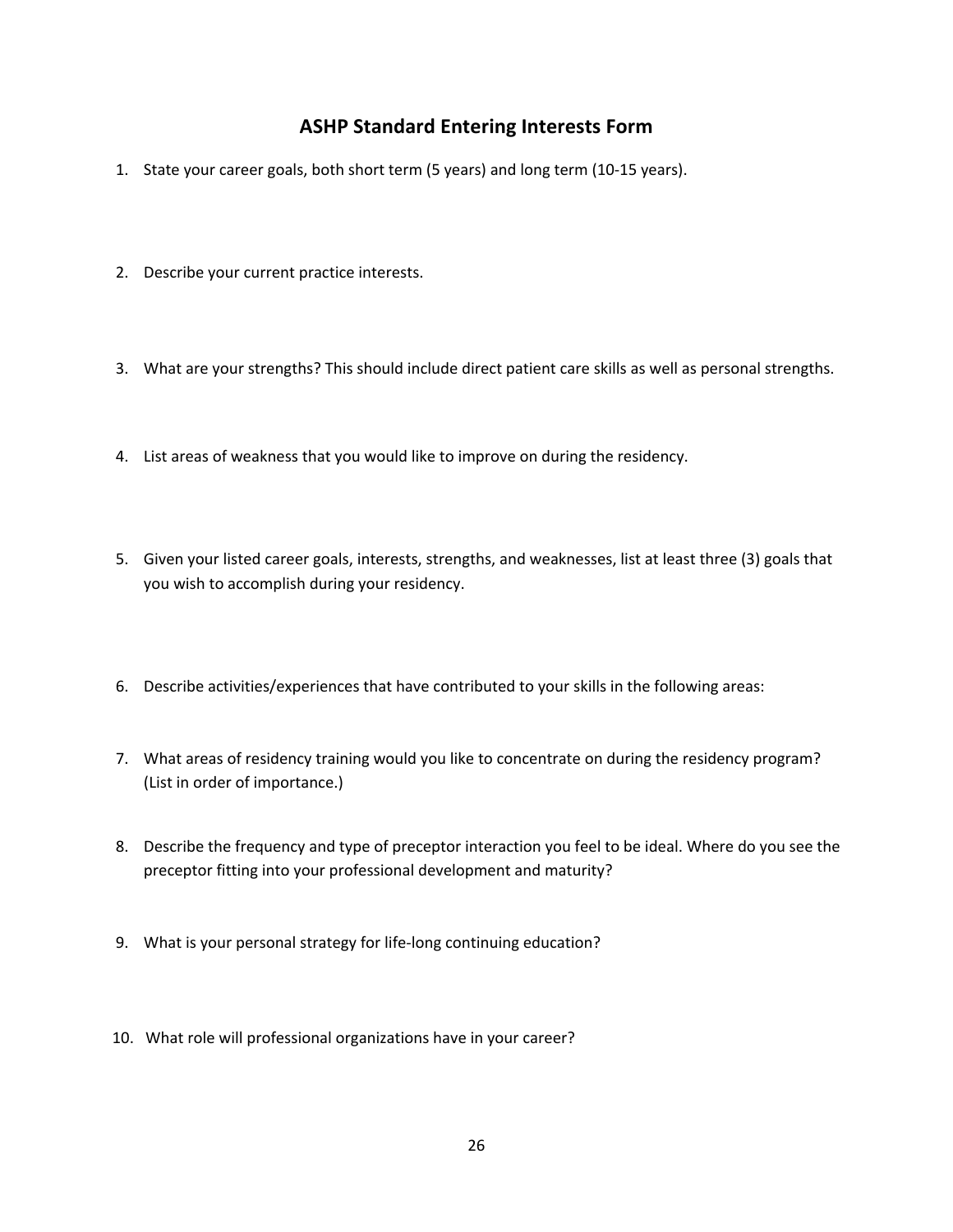#### **RESIDENT DEVELOPMENT PLAN**

|                                               |                                                                                                                     | <b>Background Information</b>                                                                                                                                        |                                                                                                                                                          |                                                                                                                                             |
|-----------------------------------------------|---------------------------------------------------------------------------------------------------------------------|----------------------------------------------------------------------------------------------------------------------------------------------------------------------|----------------------------------------------------------------------------------------------------------------------------------------------------------|---------------------------------------------------------------------------------------------------------------------------------------------|
| Interests:                                    |                                                                                                                     |                                                                                                                                                                      |                                                                                                                                                          |                                                                                                                                             |
| <b>Career Goals:</b><br>Short-term            |                                                                                                                     |                                                                                                                                                                      |                                                                                                                                                          |                                                                                                                                             |
| Long-Term                                     |                                                                                                                     |                                                                                                                                                                      |                                                                                                                                                          |                                                                                                                                             |
| <b>Personal Residency Goals</b>               | Initial Plan & Changes to<br>Program Based on<br><b>Residency Goals</b>                                             | <b>1st Quarter Update:</b><br><b>Effectiveness of initial</b><br>Plan & Changes to<br>Program Based on<br><b>Residency Goals</b>                                     | 2 <sup>nd</sup> Quarter Update;<br><b>Effectiveness of Plan</b><br>& Changes to<br>Program Based on<br><b>Residency Goals</b>                            | 3rd Quarter<br>Update;<br><b>Effectiveness of</b><br>Plan & Changes to<br>Program Based on<br><b>Residency Goals</b>                        |
|                                               |                                                                                                                     | <b>Updated Interests</b><br>(Q1)<br><b>Updated Career Goals</b>                                                                                                      | <b>Updated Interests</b><br>(Q2)<br><b>Updated Career Goals</b>                                                                                          | <b>Updated Interests</b><br>(Q3)                                                                                                            |
|                                               |                                                                                                                     | (Q1)                                                                                                                                                                 | (Q2)                                                                                                                                                     | <b>Updated Career</b><br>Goals (Q2)                                                                                                         |
| <b>Entering Characteristics</b><br>Strengths: | Initial Plan & Changes to<br>Program Based on<br><b>Residents Initial</b><br>Strengths:                             | <b>1st Quarter Update:</b><br><b>Effectiveness of initial</b><br>Plan & Changes to<br>Program Based on<br><b>Residents Initial</b><br><b>Strengths</b>               | 2 <sup>nd</sup> Quarter Update;<br><b>Effectiveness of Plan</b><br>& Changes to<br>Program Based on<br><b>Residents Strengths</b>                        | 3rd Quarter Update<br><b>Effectiveness of</b><br>Plan & Changes to<br>Program Based on<br><b>Residents Strengths</b>                        |
| Areas for Improvement:                        | <b>Initial Plan &amp; Changes to</b><br>Program to incorporate<br><b>Residents Initial Areas of</b><br>Improvement: | 1st Quarter Update:<br><b>Effectiveness of initial</b><br>Plan & Changes to<br>Program to<br><b>Incorporate Residents</b><br><b>Initial Areas of</b><br>Improvement: | 2 <sup>nd</sup> Quarter Update;<br><b>Effectiveness of Plan</b><br>& Changes to<br>Program to<br><b>Incorporate Residents</b><br>Areas of<br>Improvement | 3rd Quarter Update<br><b>Effectiveness of</b><br>Plan & Changes to<br>Program to<br>Incorporate<br><b>Residents Areas of</b><br>Improvement |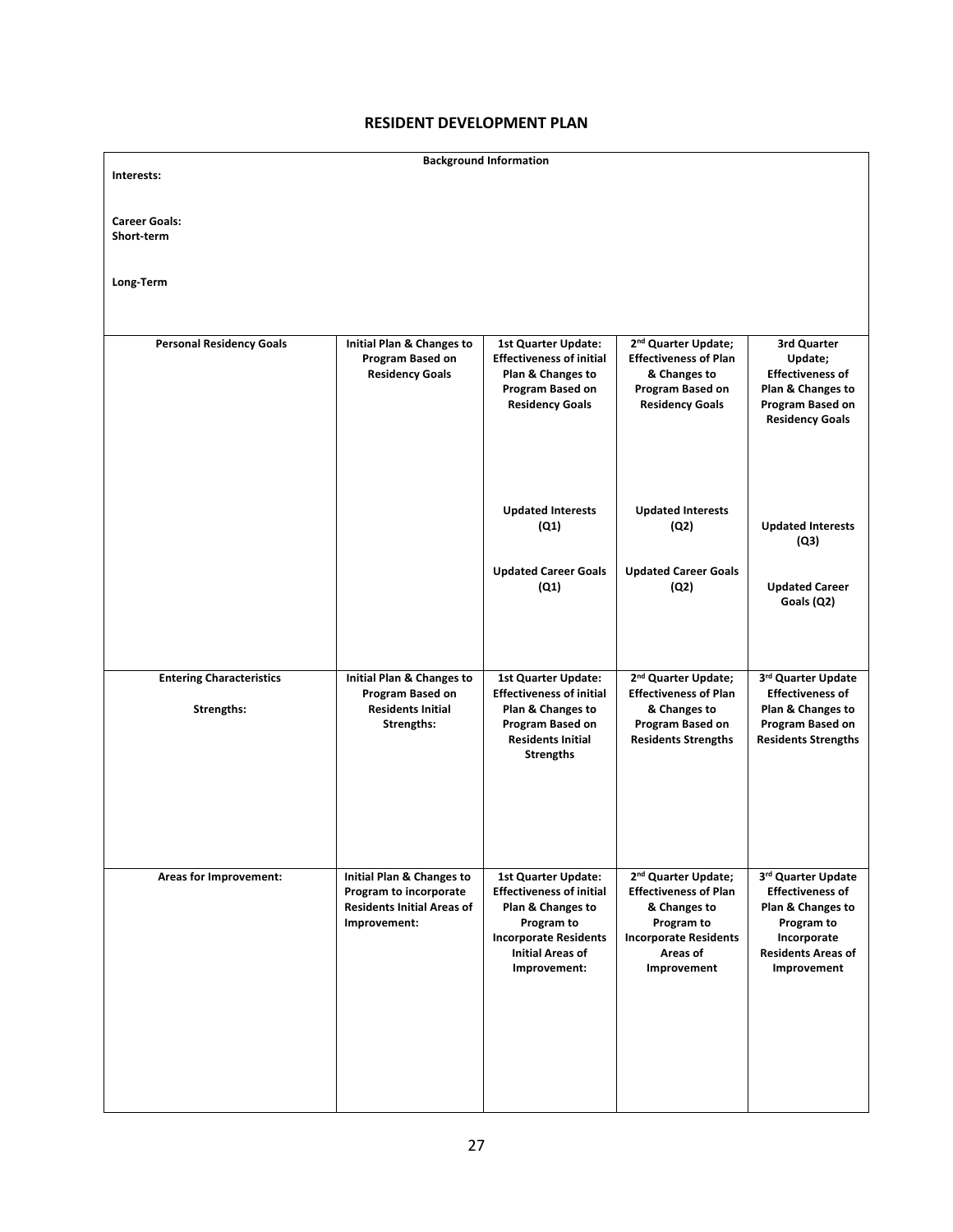| <b>Resident Progress</b><br><b>Residency Check list:</b> | (Q1) | (Q2) | (Q3) |
|----------------------------------------------------------|------|------|------|
| <b>Orientation</b><br>1.                                 |      |      |      |
| ACLS, BLS,<br><b>PALS</b><br>а.                          |      |      |      |
| certification)                                           |      |      |      |
| <b>HR</b><br>b.<br>hire<br>new                           |      |      |      |
| requirements                                             |      |      |      |
| 2.<br><b>Effective Communicators</b>                     |      |      |      |
| 3.<br><b>Drug Information</b>                            |      |      |      |
| 4.<br><b>Presentations</b>                               |      |      |      |
| 5.<br><b>Teaching</b>                                    |      |      |      |
| 6.<br><b>Research Project</b>                            |      |      |      |
| <b>Operations/Staffing</b><br>7.                         |      |      |      |
| <b>ENLS Certification</b><br>8.                          |      |      |      |
| 9.<br><b>Critical Point Certification</b>                |      |      |      |
| <b>Journal Club</b><br>10.                               |      |      |      |
| Manuscript<br>11.                                        |      |      |      |
| 12.<br><b>Pharmacy Services</b>                          |      |      |      |
| Documentation                                            |      |      |      |
| IV to PO<br>a.                                           |      |      |      |
| b.<br>Aminoglycoside                                     |      |      |      |
| monitoring/dosing                                        |      |      |      |
| Anticoagulation<br>c.                                    |      |      |      |
| monitoring/dosing<br>13. Recruitment                     |      |      |      |
| CSHP, ASHP,<br>a.                                        |      |      |      |
| <b>Western States</b>                                    |      |      |      |
| 14. Achievement of all required                          |      |      |      |
| educational outcomes, goals,                             |      |      |      |
| and objectives                                           |      |      |      |
| 15. Fulfillment of essential                             |      |      |      |
| accountabilities as defined in                           |      |      |      |
| the Pharmacist Resident Job                              |      |      |      |
| Description under the Human                              |      |      |      |
| <b>Resources policy</b>                                  |      |      |      |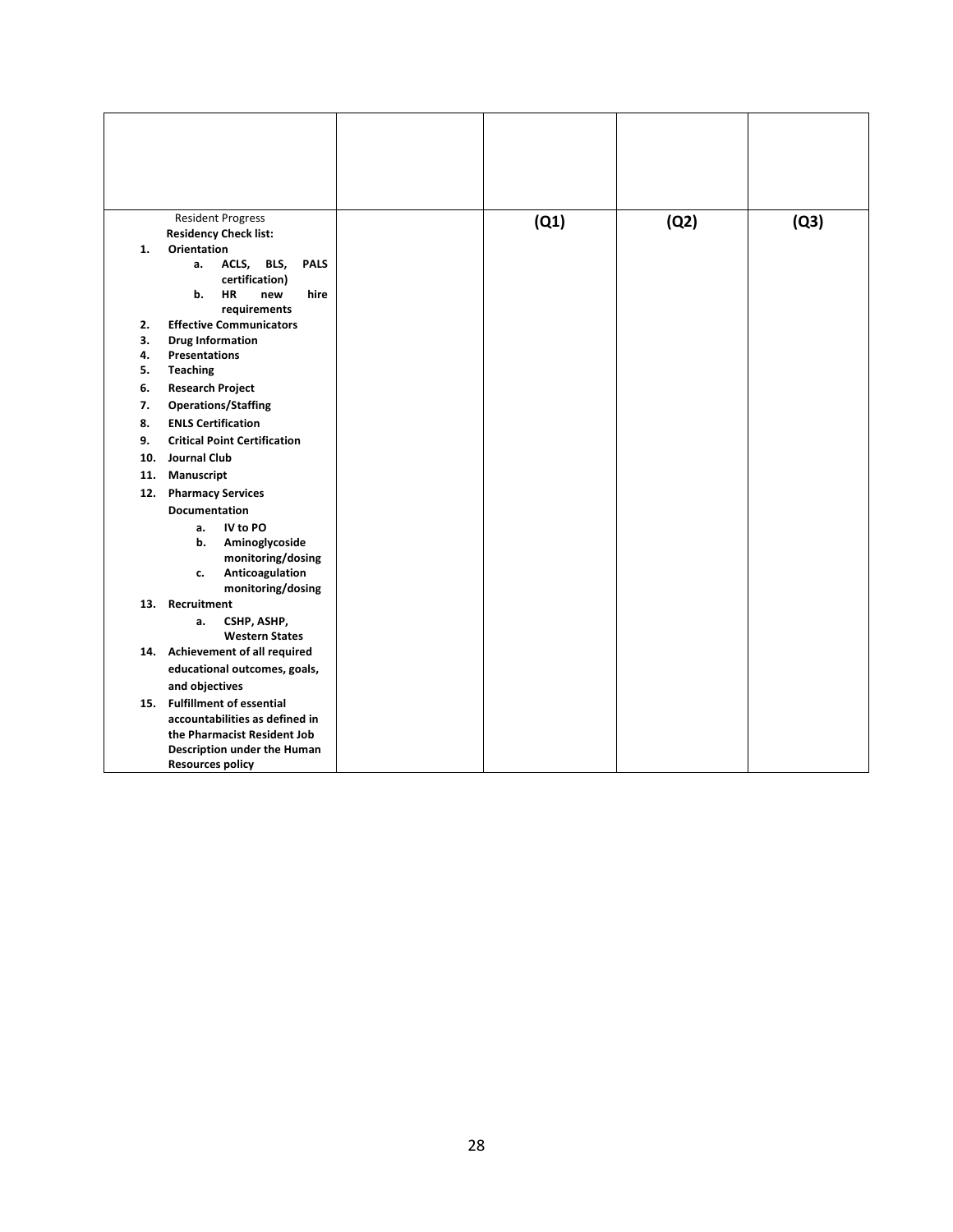# **Summary of Residency Evaluation Responsibilities**

#### Residents Submit all Electronically (PharmAcademic)

- 1. Rotation Residency Learning Experiences-based self-assessment Summative.
- 2. Rotation evaluation of the preceptor and rotation.
- 3. Quarterly Longitudinal Evaluations on Operations, Administrative, and Research Projects.

## Preceptors (Submit all Electronically) (PharmAcademic):

- 1. RLS-based resident rotation evaluations –Summative with qualitative commentary.
- 2. Case Presentations and Journal Club Evaluations each preceptor that attends is individually responsible for completing this on PharmAcademic.
- 3. Quarterly longitudinal evaluations for those preceptors in: Administrative, Staffing, and Research

#### Residency Program Director

1. Quarterly evaluation of resident, tracking progress of all educational goals and objectives.

#### **Resident Disciplinary Action Summary**

Residents are expected to conduct themselves in a professional manner at all times and to follow all relevant MMCR and Residency Program policies.

## **Disciplinary action will be taken, up to and including termination, if a resident:**

- $\cdot \cdot$  Does not follow policies and procedures of MMCR, Department of Pharmacy, or Residency Program
- $\cdot$  Does not present him/herself in a professional manner
- \* Does not earn satisfactory progress on any of the residency goals or objectives
- $\cdot \cdot$  Does not make adequate progress towards the completion of residency requirements (e.g. project, manuscript, lecture, seminar)
- $\div$  Performs gross negligence

## 1. **Resident Disciplinary Action Policies and Procedures**

- v **Please see Human Resources Policies and Procedures** 
	- o Introductory Period Policy
	- o Performance Evaluation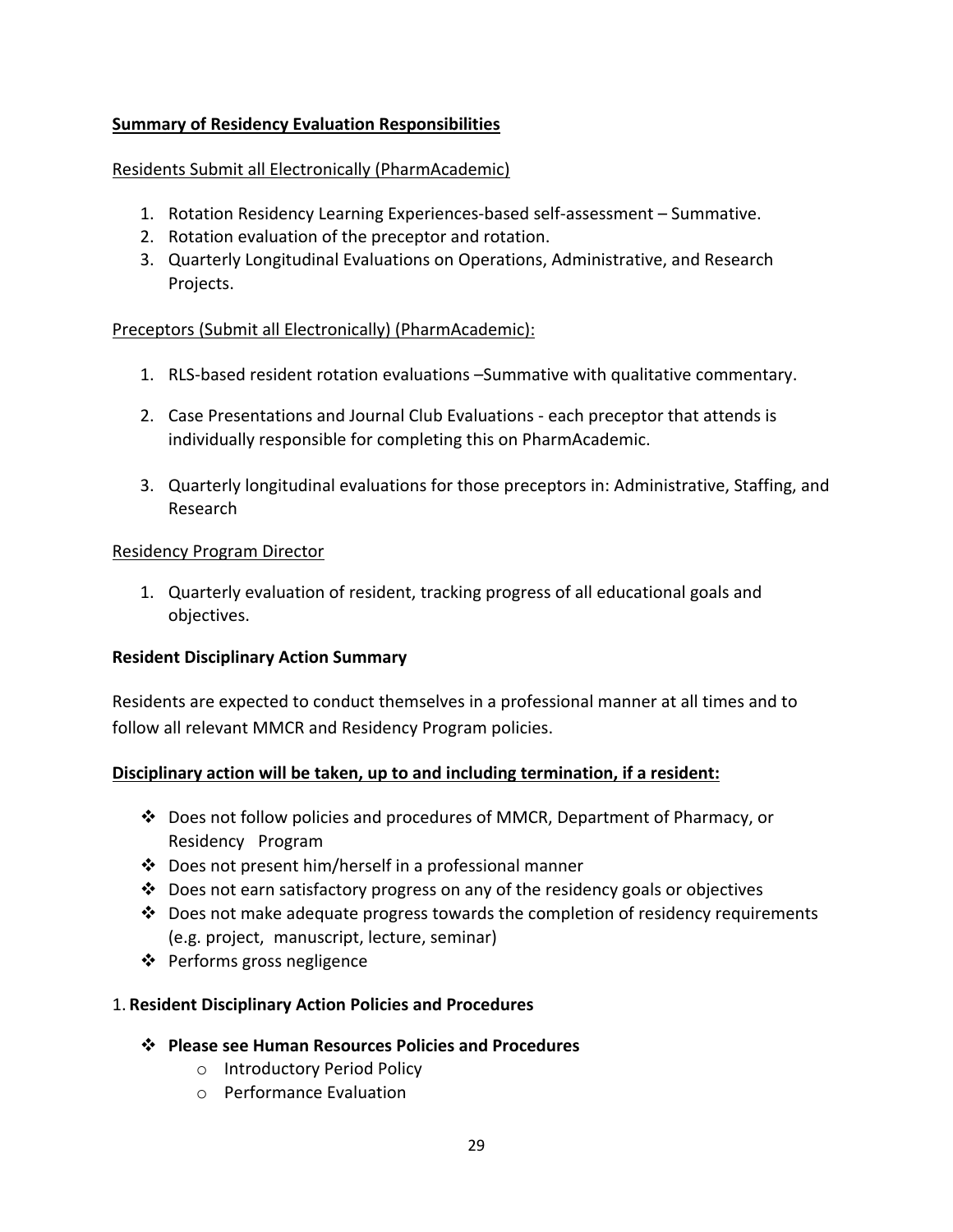- o Corrective Action Policy
- o Employment Termination

Exempt employees have an introductory period of 90 days from the date of employment. Failure of an employee to meet acceptable standards of performance and/or behavior during the introductory period will result in termination. Employees in their introductory period are not eligible to utilize the grievance procedure.

Extended leave during the residency program due to the following:

- 1. Family and Medical Leave Act
- 2. Medical Leave of Absence
- 3. Pregnancy Leave of Absence

The time in the program will be extended for an equivalent amount of time (assuming it is due to a protected leave) so that the resident has an opportunity to fulfill their obligations to the program.

**Extenuated Circumstances**- In the event a resident is not able to start the program as expected, a Human Resources Representative, the Resident Program Director (RPD), and the Director of Pharmacy (DOP) will determine on a case-by-case basis whether the resident will be allowed to remain in the program and have their program extended in order to allow the resident time to fulfill the program requirements, or whether the resident will be terminated from the program. If the decision is made to extend the resident's start date, the amount of time the resident's program will be extended is determined by the RPD and DOP, communicated to the resident in writing.

## **Other related and pertinent policies and documents specific to the Residency Program are:**

Human Resources Leave of Absence – Pregnancy Policy

Human Resources Leave of Absence – Medical Policy

Human Resources Leave of Absence Policy (personal leave)

Human Resources Family and Medical Leave Act / California Family Rights Act Policy

Pharmacist Resident Job Description - regarding resident licensure

| Residency |  |
|-----------|--|
| Timeline  |  |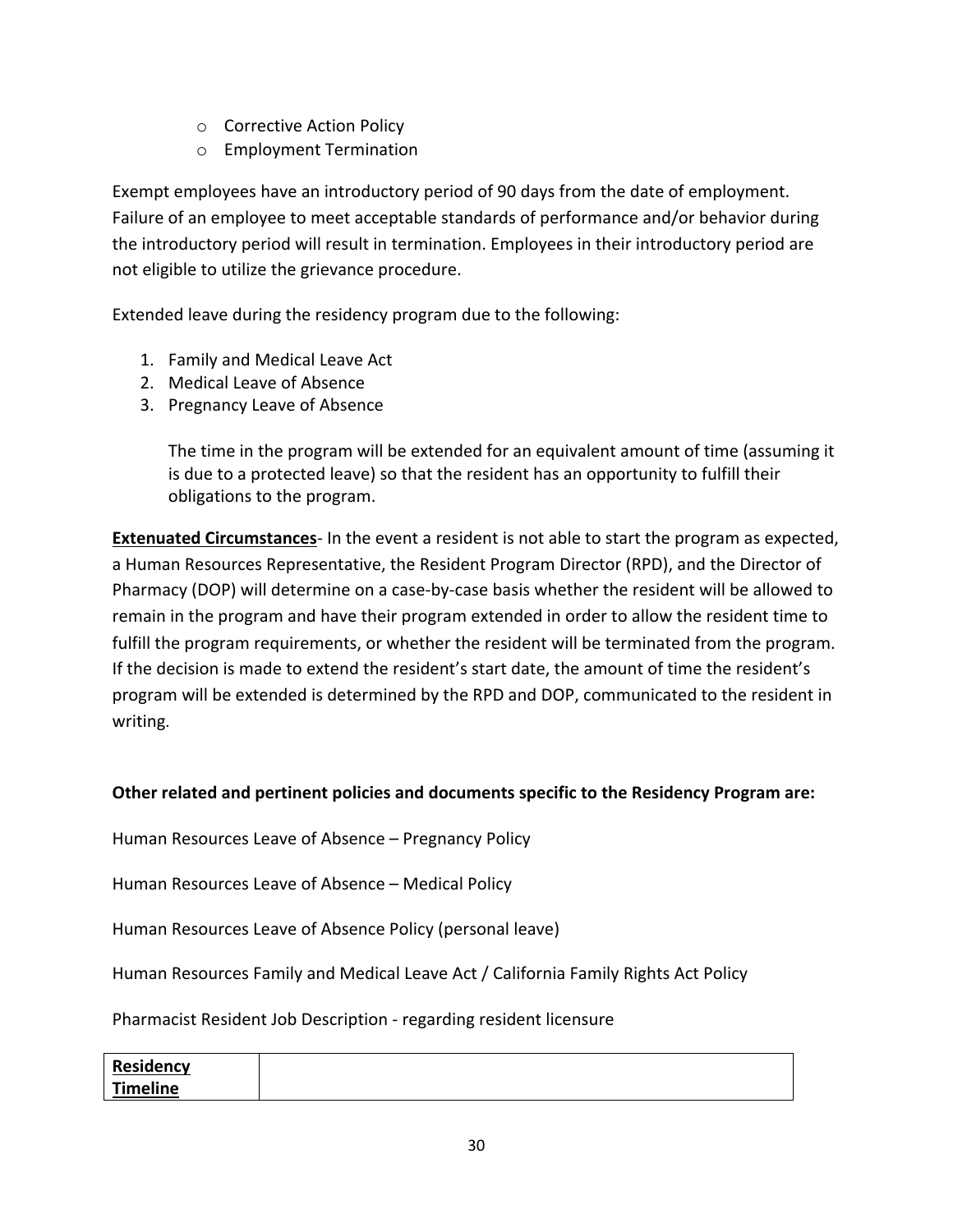| June      | 1. Attend orientation                                                                                                           |
|-----------|---------------------------------------------------------------------------------------------------------------------------------|
|           | 2.<br>Make arrangements for NAPLEX and CPJE exams (if not done                                                                  |
|           | already).                                                                                                                       |
|           |                                                                                                                                 |
| July      | 1. Residents choose a research project from an approved list.<br>2. The resident, in conjunction with his/her potential project |
|           | preceptor(s), will identify a research project from the list of                                                                 |
|           | possible projects provided to the residents. A written                                                                          |
|           | summary of the project's goals, methods, and anticipated                                                                        |
|           | impact on services, signed by the project preceptor must be                                                                     |
|           | submitted to the residency director by August 1st.                                                                              |
|           |                                                                                                                                 |
| August    | 1. Residents make final decision on residency projects by                                                                       |
|           | August 1.                                                                                                                       |
|           | 2. Choose dates for submission of Newsletter article, P&T                                                                       |
|           | monograph submission and presentation to P&T and                                                                                |
|           | communicate to the Clinical Coordinator and RPD.                                                                                |
| September | 1. Choose a topic, date and mentor for CE presentation                                                                          |
|           | 2. Residents present the following information for research                                                                     |
|           | projects: Background information, Hypothesis, Methods,                                                                          |
|           | Objectives / Outcomes, Statistics, Data collection tools,                                                                       |
|           | Timeline for completion                                                                                                         |
|           | 3. Start IRB submission forms if applicable                                                                                     |
|           | 4. Deadline for IRB submission: Completed by September 15                                                                       |
|           | for IRB review                                                                                                                  |
| October   | 1. ASHP Abstract Deadline (Aug 15 to Oct 1)(optional)(see                                                                       |
|           | www.ashp.org for details)                                                                                                       |
|           | 2. Topic and date for CE presentation due on October 1                                                                          |
|           | 3. CSHP Seminar                                                                                                                 |
|           |                                                                                                                                 |
| November  | Begin data collection following IRB approval.<br>1.                                                                             |
|           | CE presentation documentation due November 15.<br>2.                                                                            |
|           | 3. Present poster to preceptors as a lunch seminar.                                                                             |
|           | 4. Prepare and print poster for ASHP Clinical Midyear Meeting.                                                                  |
|           |                                                                                                                                 |
| December  | 1. Present posters at ASHP Clinical Midyear Meeting                                                                             |
|           | (optional).                                                                                                                     |
|           | Continue data collection.<br>2.                                                                                                 |
|           | 3. Reminder to work on Grand Rounds Draft and discuss with a                                                                    |
|           | preceptor.                                                                                                                      |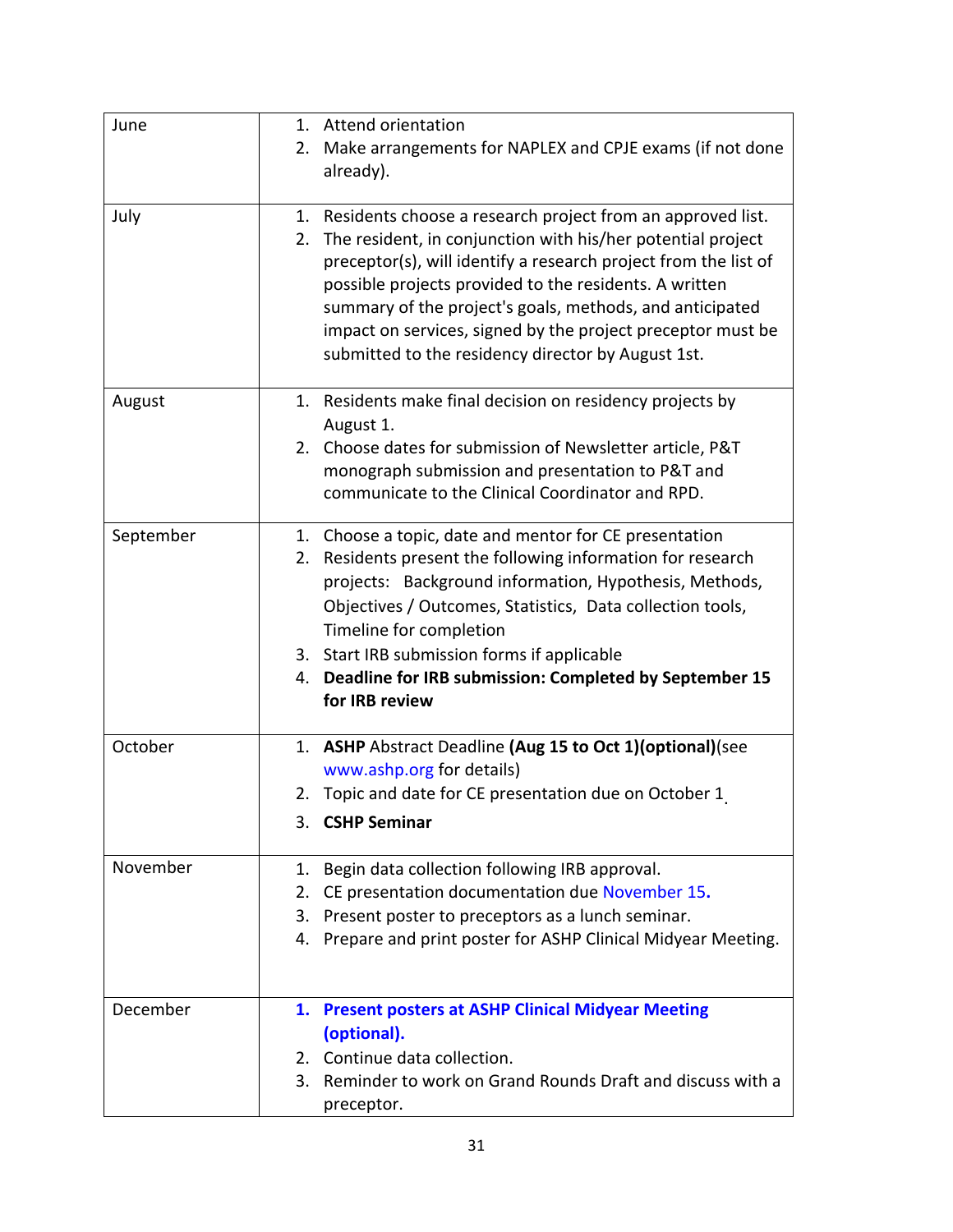| February  | 1. Abstracts due for Western States Conference.<br>2. Start writing the manuscript of the Resident Research<br>Project.<br>3. Resident CE presented.<br>4. Next residency class interviews |
|-----------|--------------------------------------------------------------------------------------------------------------------------------------------------------------------------------------------|
| April/May | 1. Finish data collection.<br>2. Prepare statistical results.<br>3. Present at Western States Conference<br>4. Prepare research manuscript.                                                |
| June      | 1. Prepare for end of year.<br>2. June 10 - Final submission of all required materials<br>(Manuscript, PDSA ppt, PDSA poster etc.)                                                         |

#### **Responsibilities and Expectations**

#### **Professional Conduct**

It is the responsibility of all residents of Mercy Medical Center Redding (MMCR) and the profession of pharmacy to uphold the highest degree of professional conduct at all times. The resident will display an attitude of professionalism in all aspects of his/her daily practice.

#### **Time Management**

Each resident will learn time management techniques during their residency year. One area to highlight is adding "buffer" times to deadlines. This will allow adequate time for review of a project by a preceptor or outside party, as well as allowing time to make changes to a project.

#### **Dress Code**

All residents are expected to dress in appropriate professional attire when present in the institution or attending any function as a representative of MMCR. Men are expected to wear a collared shirt. All residents are expected to wear a clean, white, full length lab coat when in patient care areas (except the Emergency Department). Open-toed shoes are not to be worn within MMCR facilities. **Attire should conform to the dress code stated in the MMCR policy and procedures**. Any specific problems with dress attire will be addressed by the resident's Preceptor or Residency Program Director.

#### **Patient Confidentiality**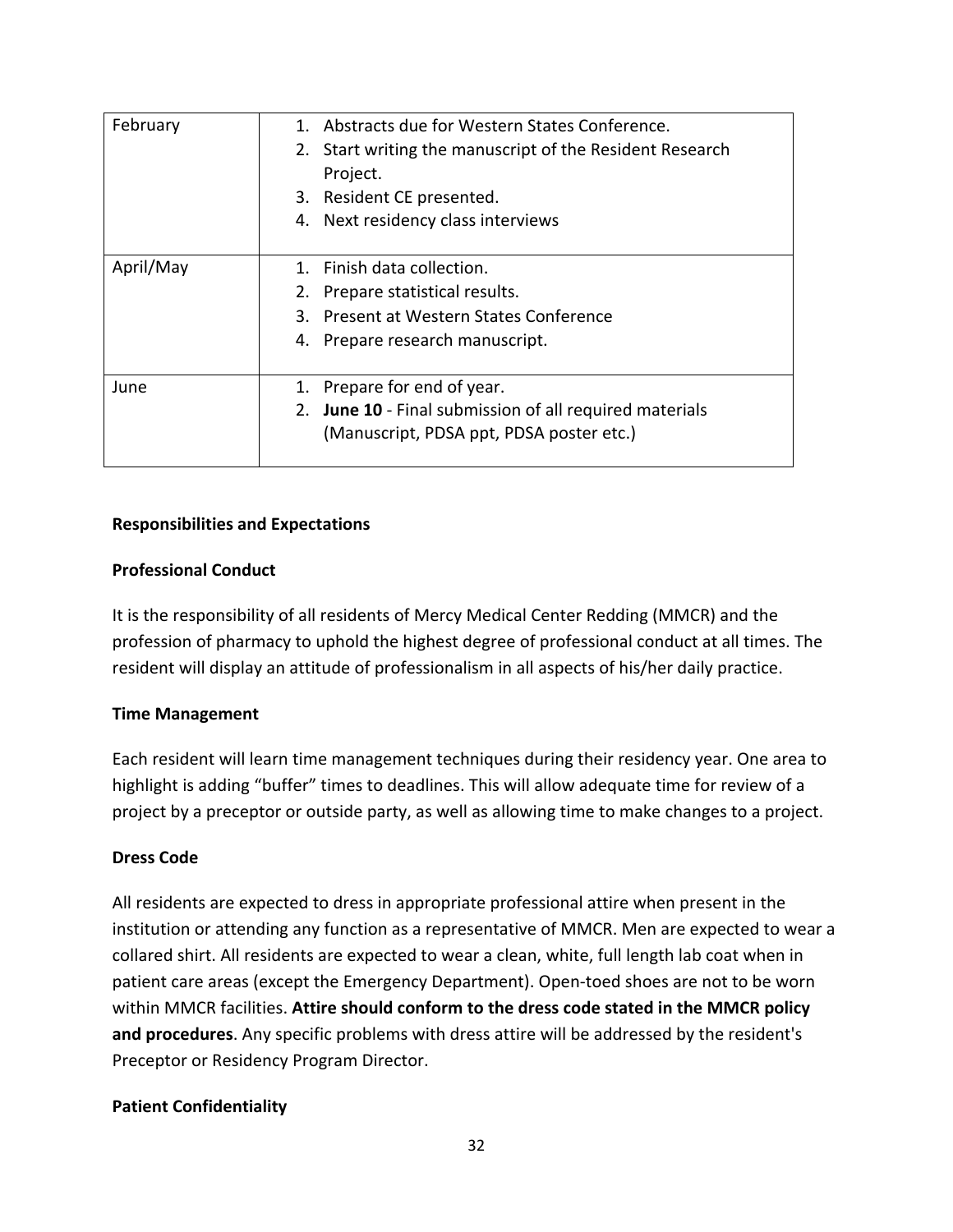Patient confidentiality will be strictly maintained by all residents. Any consultations concerning patients will be held in privacy with the highest concern for the patients' and families' emotional as well as physical well-being. All residents will undergo Health Insurance Portability and Accountability Act (HIPPA) training during orientation and abide by HIPPA regulations during practice.

# **Attendance**

- $\cdot \cdot$  Residents are expected to attend all functions as required by the Residency Program, the RPD, and preceptors. The residents are responsible for their assigned operational pharmacy practice duties, and for assuring that these commitments are met in the event of an absence.
- $\cdot \cdot$  If a resident is scheduled for operational pharmacy practice for a weekend shift and calls in sick, he/she **must** make up the absence by working an additional weekend, or switching with a co-resident.
- \* Residents are expected to complete all their work relating to patient care before leaving the facility. Residents are required to be on-site for a minimum of 8 hours per day.
- $\cdot \cdot$  Days Off requests should be discussed in advance with the involved preceptor and the RPD at least 2 business days in advance to assure that residency responsibilities can be fulfilled.
- An excused absence is defined as a sick leave or professional leave. This must be discussed with and signed off by the rotation preceptor and RPD.
- $\cdot$  Residents are encouraged to attend pharmacy student presentations, but are not mandatory.

## **Notes in the Chart:**

Residents can leave progress notes in the patient chart, but it must be **reviewed by the preceptor before** placing in Cerner per the preceptor's discretion. If the resident is not a licensed pharmacist, the resident must communicate to the preceptor the intervention and the preceptor will copy this into a progress note.

## **MMCR Employee Identification Cards**

- $\cdot \cdot$  Identification of MMCR employees is necessary in order to promote recognition and communication among employees, students, patients and visitors.
- $\cdot$  While at MMCR, all employees are required to wear identification cards in a manner such that name, picture, and department are clearly visible. The ID card issued by Human Resources is the official ID card for all employees, and the employee is the only individual authorized to wear his/her ID card.
- $\cdot \cdot$  It is the responsibility of an employee who has lost his/her ID to have it replaced. The ID card is the property of MMCR, and must be surrendered upon termination of employment.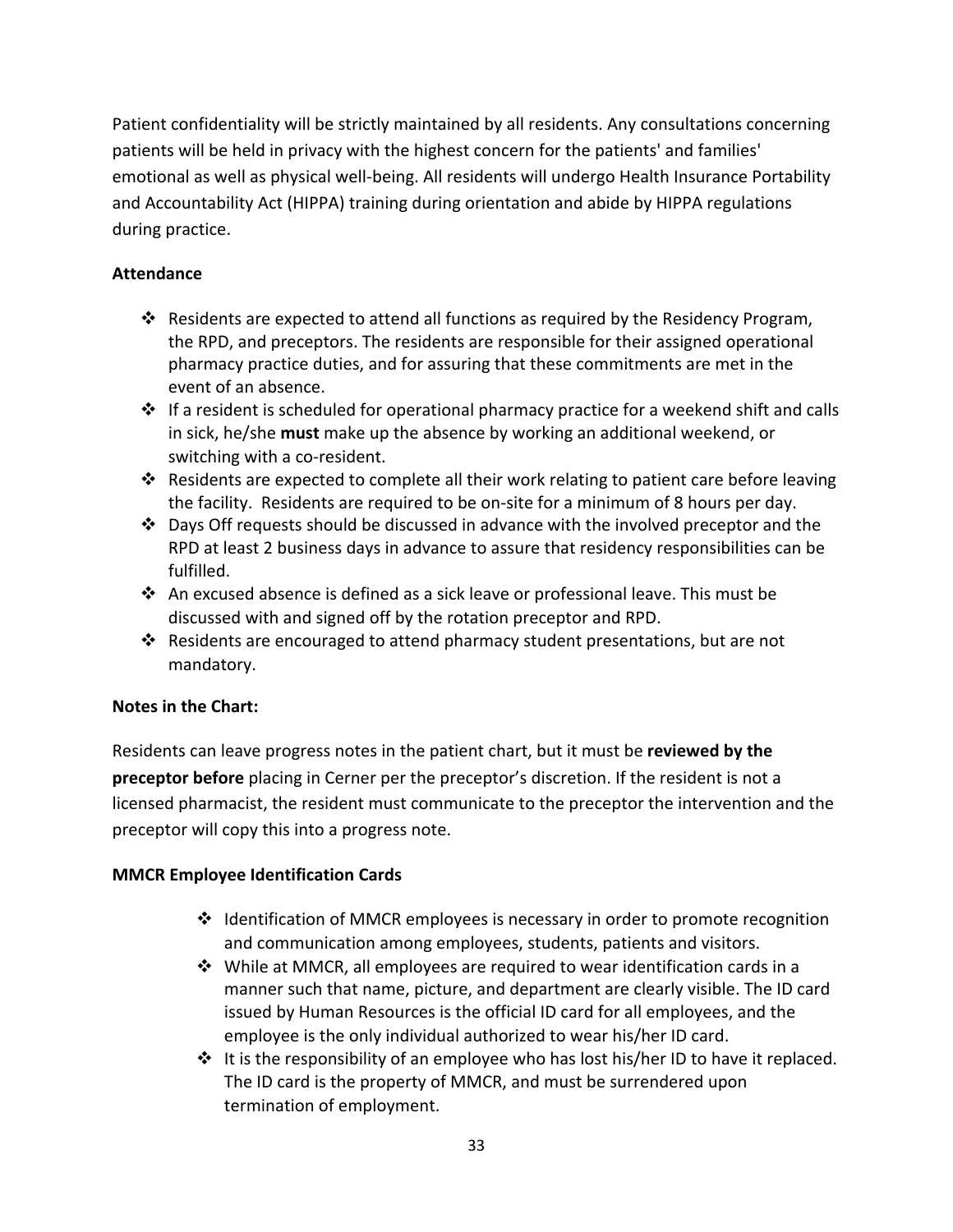- Residents are required to report the loss of their ID cards to Human Resources.
- $\div$  Employee ID cards will be replaced by Human Resources at a nominal cost. This cost will be paid for by the resident losing the card.
- Any employee reporting to work at MMCR without his/her official ID card must clock out, go home, and acquire it.

#### **Parking**

v Each resident will have access to free parking in the MMCR parking lot. Do not parking in visitor spaces.

#### **Requests for Days Off**

- v Requests for days off must be **emailed** to the Preceptor and Residency Program Director 2 business days **in advance**, at minimum**. Both the Preceptor and RPD must approve.**
- $\cdot \cdot$  In order to maximize your learning experience in each rotation, residents are limited **to 2 days off** per rotation, under the discretion of the preceptor or RPD (this includes sick or personal time off).

#### **Sick Leave**

- v If a resident needs to take sick time, the resident must **speak** directly to the preceptor and notify the RPD **in writing (via email).**
- v **If a resident is sick for 2 or more consecutive days, a doctor's note is required**

#### **Resident Holidays (8)**

 $\cdot \cdot$  The following are MMCR holidays. Residents can work Holidays if specifically requested by their preceptor (and approved by the RPD). Residents may also choose to work to save their PTO by **staffing** in the Inpatient Pharmacy. A resident may submit for time off on a holiday. The holidays are deducted from PTO.

New Year's Day President's Day Memorial Day Independence Day Labor Day Thanksgiving Day Day after Thanksgiving Christmas Day

#### **Photocopying**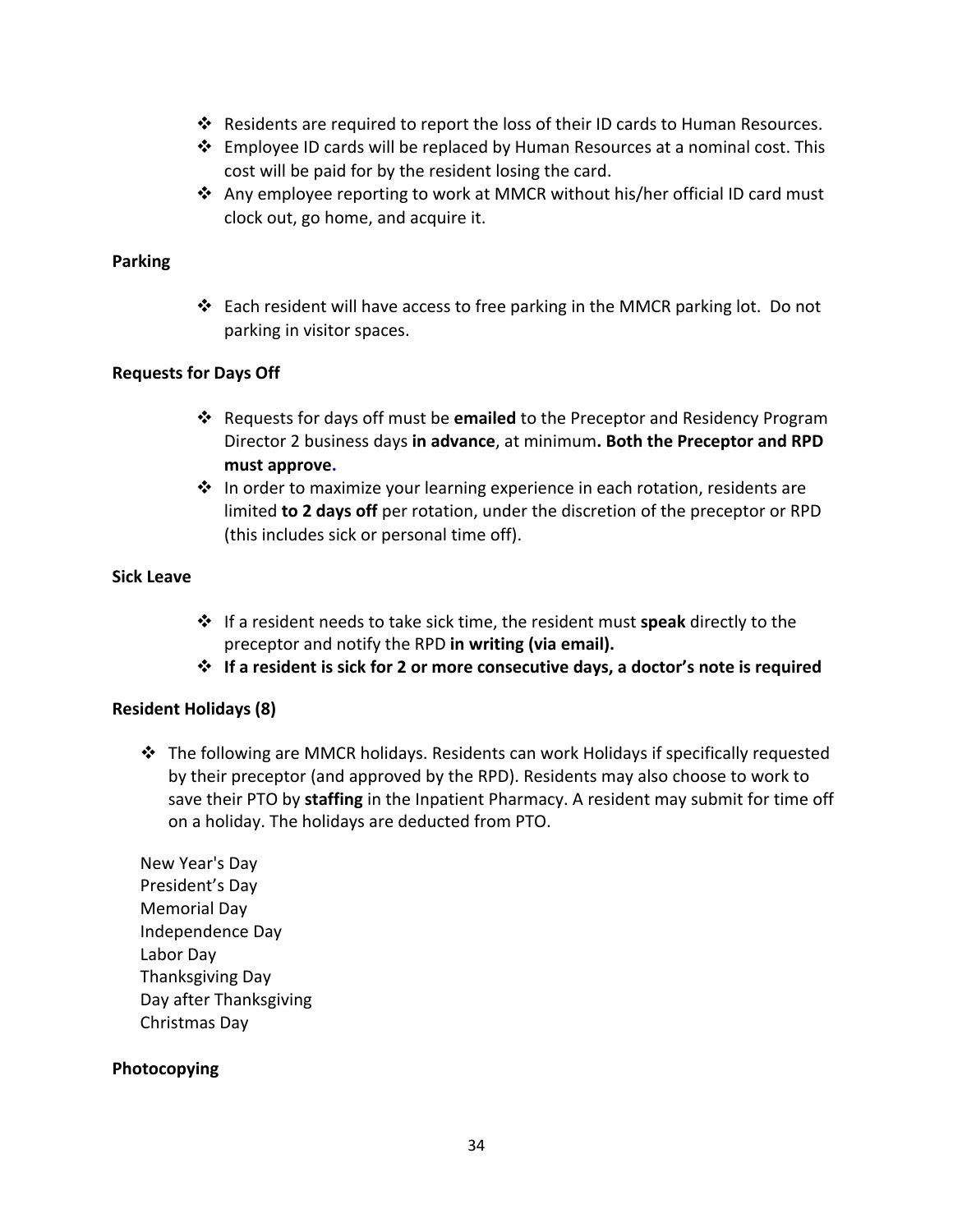- $\cdot$  Copies made are only for use in the residency program.
- Residents may use the Department of Pharmacy photocopy machines located at MMCR Pharmacy.

#### **Pharmacy Licensure for Residents**

- A California Intern Pharmacist License is required to begin residency, failure to obtain by Start of orientation will result in dismissal from the program.
- $\cdot$  A California Pharmacist License will be obtained within 90 days of the residency start date, failure to obtain by October  $1<sup>st</sup>$  will result in dismissal from the program unless the following scenario(s):
	- o California State Board of Pharmacy has delayed licensing due to quality assurance
	- $\circ$  Has passed the NAPLEX but failed first attempt of CJPE and is awaiting results of second attempt
	- o Or any other delay that is not controllable by the resident
- $\cdot \cdot$  At the discretion of the RPD and the Director of Pharmacy, a resident's contract may be extended to fully meet the objectives of the residency and to have practiced as a licensed pharmacist for a minimum of 9 months (outside of a waiver granted by ASHP).

#### **Elective Rotation requests**

v Rotation requests for Electives, or request for changes must be requested **at least one month prior** to the start of the rotation. This is to allow adequate preparation by the preceptor to accommodate any requests or changes.

## **Office**

 $\triangle$  Offices for residents are located at the main pharmacy

## **Outside Employment Policy (Moonlighting)**

- v The residency program is considered **the primary priority** of each resident.
- ❖ Outside employment is not allowed.
- v The responsibilities of the resident **do not** correspond with the normal 9:00 AM to 5:00 PM scheduled forty-hour work week. At times, extra hours of coverage (weekends, evenings) are necessary to maintain residency requirements. Fluctuations in workload, unusual service demands or patient loads, or cross-coverage may all determine the hours of the residents' service.
- \* All scheduled duty hours must be recorded via TEAM and approved by the Residency Program Director.
- **❖** You must comply with ASHP duty hours **DUTY-HOUR REQUIREMENTS**: Residents, program directors, and preceptors have the professional responsibility to ensure they are fit to provide services that promote